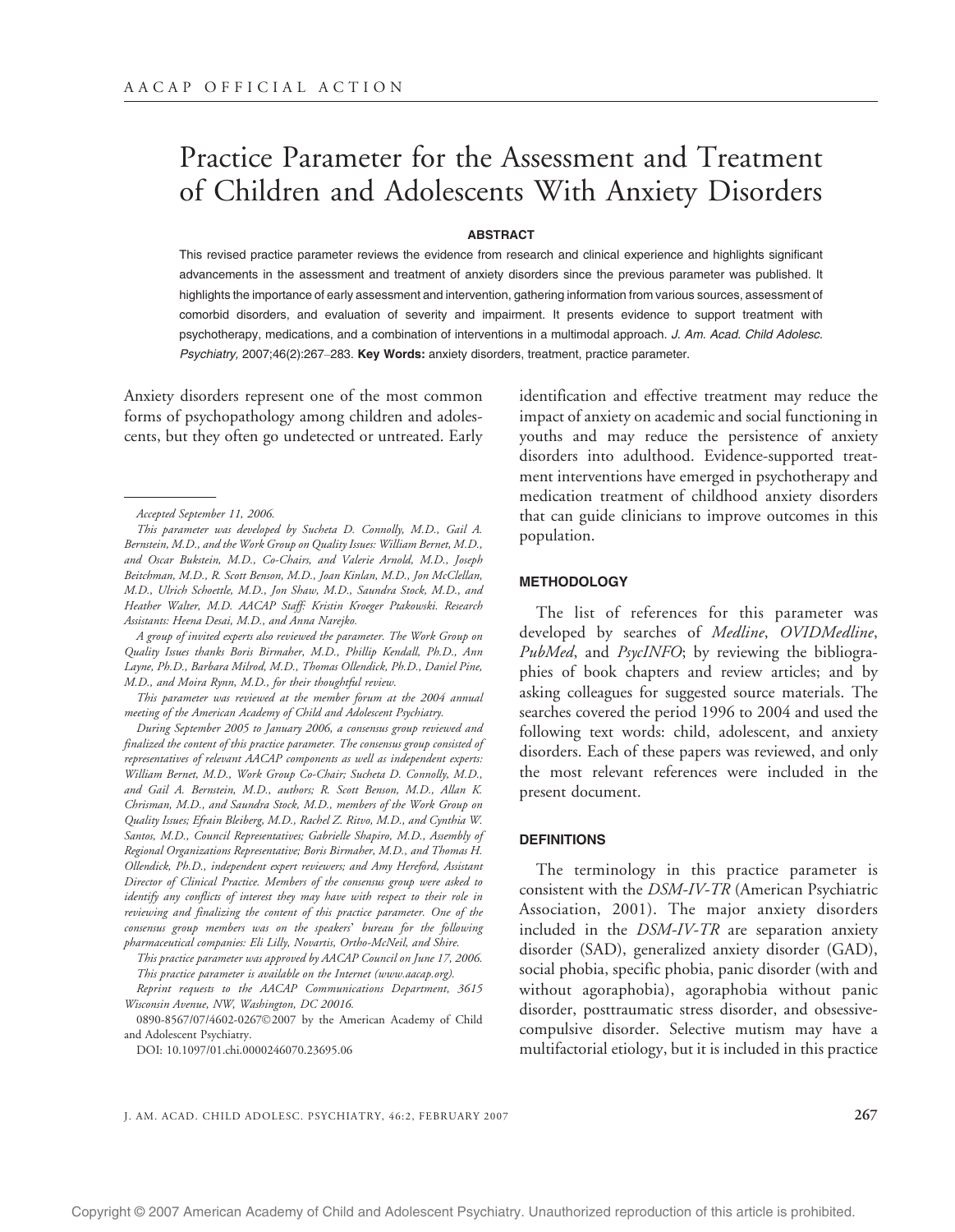parameter as research indicates that in most cases children with selective mutism also meet criteria for social phobia (Bergman et al., 2002). This practice parameter addresses all of the above-mentioned anxiety disorders with the exception of posttraumatic stress disorder and obsessive-compulsive disorder, which have their own practice parameters.

## DEVELOPMENTAL CONSIDERATIONS

Fear and worry are common in normal children. Clinicians need to distinguish normal, developmentally appropriate worries, fears, and shyness from anxiety disorders that significantly impair a child's functioning. Infants typically experience fear of loud noises, fear of being startled, and later a fear of strangers. Toddlers experience fears of imaginary creatures, fears of darkness, and normative separation anxiety. School-age children commonly have worries about injury and natural events (e.g., storms). Older children and adolescents typically have worries and fears related to school performance, social competence, and health issues (Muris et al., 1998; Vasey et al., 1994). Fears during childhood represent a normal developmental transition and may develop in response to perceived dangers, but they become problematic if they do not subside with time and if they impair the child's functioning.

In children of preschool age, there is some emerging evidence that clear subtypes of anxiety may be less differentiated than in primary schoolchildren (Spence et al., 2001). The clinical impact of these anxiety symptoms may be significant even if full criteria are not met.

#### CLINICAL PRESENTATION

Children with anxiety disorders may present with fear or worry and may not recognize their fear as unreasonable. Commonly they have somatic complaints of headache and stomachache. The crying, irritability, and angry outbursts that often accompany anxiety disorders in youths may be misunderstood as oppositionality or disobedience, when in fact they represent the child's expression of fear or effort to avoid the anxiety-provoking stimulus at any cost. A specific diagnosis is determined by the context of these symptoms.

Youths with SAD display excessive and developmentally inappropriate fear and distress concerning separation from home or significant attachment figures. This distress can be displayed before separation or during attempts at separation. These children worry excessively about their own or their parents' safety and health when separated, have difficulty sleeping alone, experience nightmares with themes of separation, frequently have somatic complaints, and may exhibit school refusal.

Specific phobia is fear of a particular object or situation that is avoided or endured with great distress. A specific fear can develop into a specific phobia if symptoms are significant enough to result in extreme distress or impairment related to the fear. It is common for youths to present with more than one specific phobia, but this does not constitute a diagnosis of GAD.

GAD is characterized by chronic, excessive worry in a number of areas such as schoolwork, social interactions, family, health/safety, world events, and natural disasters with at least one associated somatic symptom. Children with GAD have trouble controlling their worries. These children are often perfectionistic, show high reassurance seeking, and may struggle with more internal distress than is evident to parents or teachers (Masi et al., 1999). The worries of GAD are not limited to a specific object or situation, and worry is present most of the time.

Social phobia is characterized by feeling scared or uncomfortable in one or more social settings (discomfort with unfamiliar peers and not just unfamiliar adults) or performance situations (e.g., music, sports). The discomfort is associated with social scrutiny and fear of doing something embarrassing in social settings such as classrooms, restaurants, and extracurricular activities. These children may have difficulty answering questions in class, reading aloud, initiating conversations, talking with unfamiliar people, and attending parties and social events.

It is common for youths with GAD to have worries in the social domain, but these differ in several ways from worries associated with social phobia. Youths with GAD worry about a variety of areas and not just performance and social concerns. Youths with GAD worry about the quality of their relationships rather than experiencing embarrassment or humiliation in social situations. The anxiety associated with social phobia usually dissipates upon avoidance or escape from the social situation, but anxiety associated with GAD is persistent.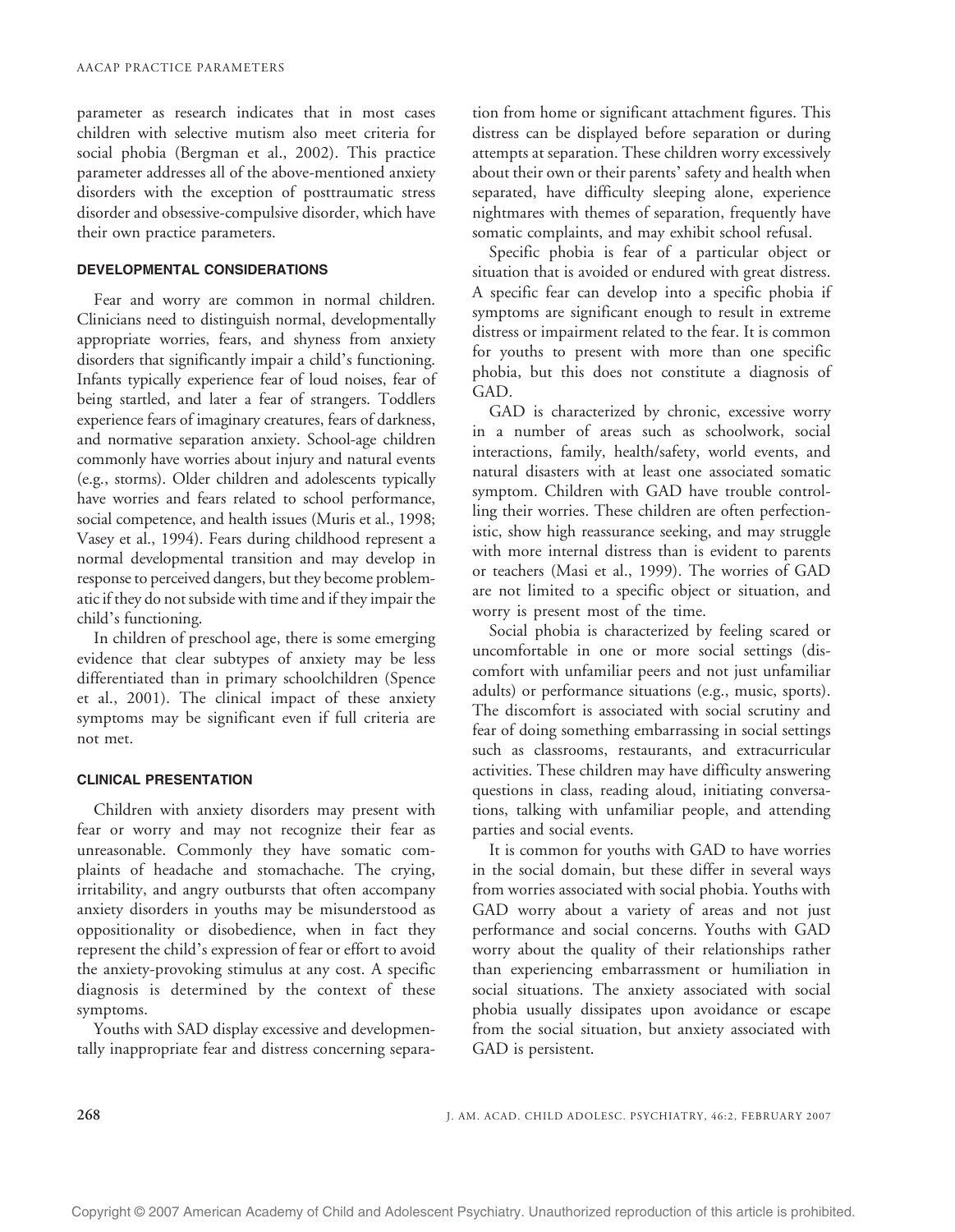Children with selective mutism persistently fail to speak, read aloud, or sing in specific situations (e.g., school) despite speaking in other situations (e.g., with family and in the home environment). These children may whisper or communicate nonverbally with select individuals such as peers or teachers in some situations. Most of these children also have symptoms of social phobia, and selective mutism may be a subtype or earlier developmental manifestation of social phobia (Bergman et al., 2002). An audio- or videotape that substantiates normal speech and language in at least one setting is recommended, along with ruling out a communication disorder, neurological disorder, or pervasive developmental disorder.

Panic disorder is characterized by recurrent episodes of intense fear that occur unexpectedly. These uncued, episodic panic attacks include at least 4 of 13 symptoms from DSM-IV-TR such as pounding heart, sweating, shaking, difficulty breathing, chest pressure/pain, feeling of choking, nausea, chills, or dizziness. Youths with panic disorder fear recurrent panic attacks and their consequences, and they may develop avoidance of particular settings where attacks have occurred (agoraphobia). Cued panic attacks can occur with any of the anxiety disorders, are common among adolescents, and need to be distinguished from panic disorder, which occurs at a much lower rate (Birmaher and Ollendick, 2004). The uncued attacks of panic disorder are not limited to separation, a feared object/situation, social situations/evaluation, or other environmental cues.

#### EPIDEMIOLOGY

Prevalence rates for having at least one childhood anxiety disorder vary from 6% to 20% over several large epidemiological studies (Costello et al., 2004). Strict adherence to diagnostic criteria and consideration of functional impairment, rather than just the presence of anxiety symptoms, bring the rates down substantially. Referral biases can also dramatically alter prevalence rates. This is complicated by evidence that disability can be associated with subthreshold anxiety symptoms that may not meet full criteria for a DSM-IV diagnosis (Angold et al., 1999).

In general, girls are somewhat more likely than boys to report an anxiety disorder, but more specifically this has been shown for specific phobia, panic disorder, agoraphobia, and SAD. The average age at onset of any single anxiety disorder varies widely between studies, but panic disorder often emerges later in the mid-teen years (Costello et al., 2004).

The long-term course of childhood anxiety disorders remains controversial. Despite remission of some initial anxiety disorders, children may develop new anxiety disorders over time (Last et al., 1996) or in adolescence (Aschenbrand et al., 2003). The more severe the anxiety disorder and the greater the impairment in functioning, the more likely it is to persist (Dadds et al., 1997, 1999; Manassis and Hood, 1998). Children and adolescents with anxiety disorders are at risk of developing new anxiety disorders, depression, and substance abuse. A prospective study found anxiety and depressive disorders in adolescence predicted approximately a two- to threefold increased risk of anxiety or depressive disorders in adulthood (Pine et al., 1998). A longitudinal study of New Zealand children found that adolescents with anxiety disorders have elevated rates of anxiety, major depression, illicit-drug dependence, and educational underachievement as young adults (Woodward and Fergusson, 2001).

The sequelae of childhood anxiety disorders include social, family, and academic impairments. Anxiety disorders disrupt the normal psychosocial development of the child (e.g., children with severe social phobia may not socialize with other children; children with SAD may not have the opportunity to develop independence from adults). Social problems include poor problem-solving skills and low self-esteem (Messer and Beidel, 1994). Anxious children interpret ambiguous situations in a negative way and may underestimate their competencies (Bogels and Zigterman, 2000). In a prospective study, first graders who reported high levels of anxiety symptoms were at significant risk of persistent anxiety symptoms and low achievement scores in reading and math in fifth grade (Ialongo et al., 1995).

## RISK AND PROTECTIVE FACTORS

The development of anxiety disorders in children and adolescents involves an interplay between risk and protective factors (Spence, 2001). Biological risk factors include genetics and child temperament. Several twin studies present evidence of genetic and shared environmental contributions to childhood anxiety (Eley, 2001). The temperamental style of behavioral inhibition in early childhood increases the likelihood of anxiety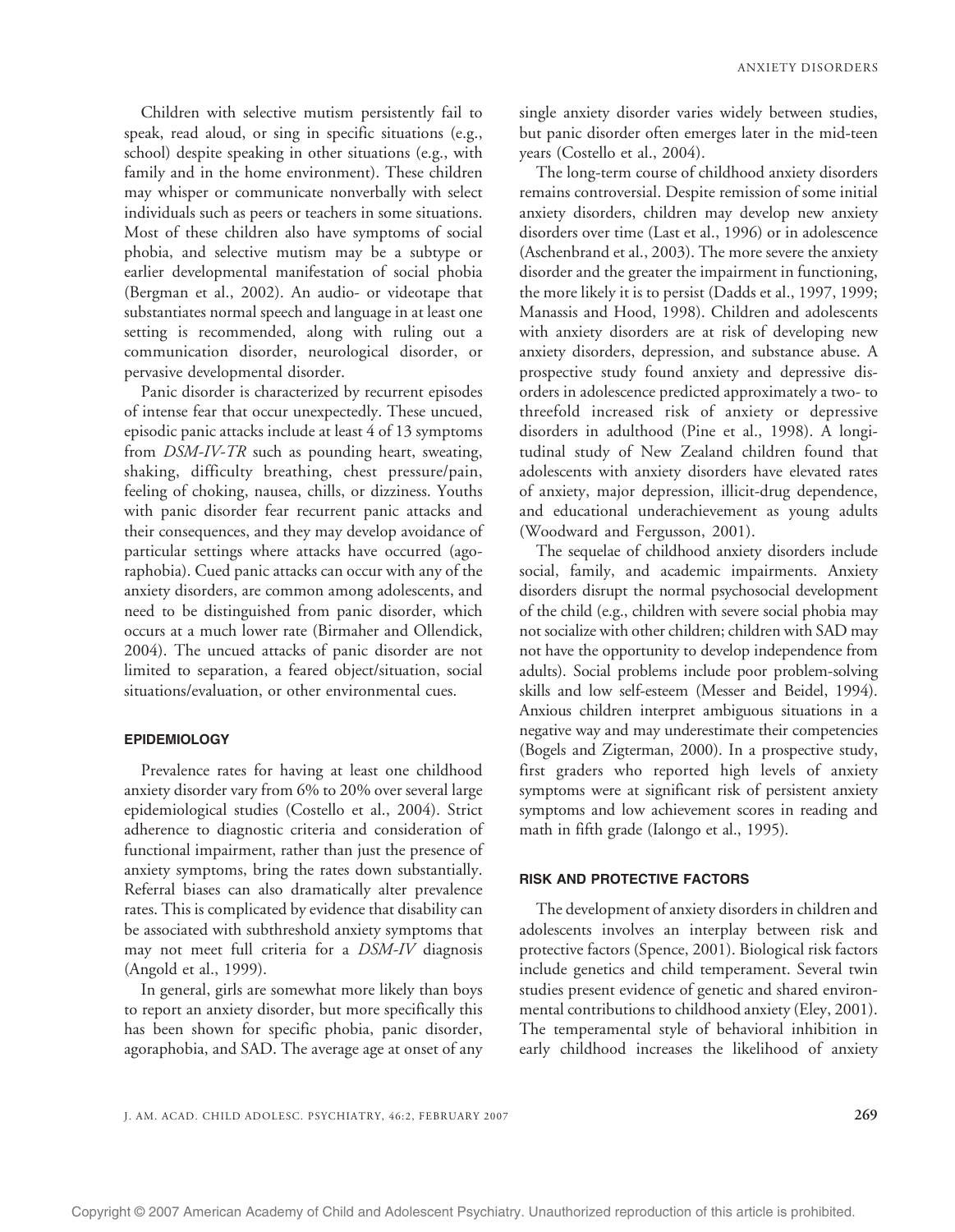disorders in middle childhood (Biederman et al., 1993) and social phobia in adolescence (Kagan and Snidman, 1999). Parental anxiety disorder has been associated with increased risk of anxiety disorder in offspring (Biederman et al., 2001; Merikangas et al., 1999) and high levels of functional impairment in children with childhood anxiety disorders (Manassis and Hood, 1998).

Studies of environmental risk factors in the development of childhood anxiety disorders have focused on parent-child interactions and parental anxiety. Anxious parents can model fear and anxiety, reinforce anxious coping behavior, and unwittingly maintain avoidance, despite their desire to be of help to their child (Dadds and Roth, 2001; Muris et al., 1996). Overprotective, overcontrolling, and overly critical parenting styles that limit the development of autonomy and mastery may also contribute to the development of anxiety disorders in children with temperamental vulnerability (Hirshfeld et al., 1997; Rapee, 1997). Insecure attachment relationships with caregivers (Manassis et al., 1994) and, specifically, anxious/resistant attachment (Warren et al., 1997) can increase the risk of childhood anxiety disorders.

Children's coping skills have been considered to be protective factors in childhood anxiety disorders (Spence, 2001). Learning to use active coping strategies, distraction strategies, and problem-focused rather than avoidant-focused coping have been encouraged in anxious youths (Ayers et al., 1996).

## **RECOMMENDATIONS**

Each recommendation in this parameter is identified as falling into one of the following categories of endorsement, indicated by an abbreviation in brackets following the statement. These categories indicate the degree of importance or certainty of each recommendation.

- [MS] Minimal standards are recommendations that are based on rigorous empirical evidence (such as randomized, controlled trials) and/or overwhelming clinical consensus. Minimal standards are expected to apply more than 95% of the time (i.e., in almost all cases).
- [CG] *Clinical guidelines* are recommendations that are based on empirical evidence and/or strong clinical consensus. Clinical guidelines apply approximately 75% of the time (i.e., in most cases). These practices

should almost always be considered by the clinician, but there are significant exceptions to their universal application.

- [OP] *Options* are practices that are acceptable, but there may be insufficient empirical evidence and/or clinical consensus to support recommending these practices as minimal standards or clinical guidelines.
- [NE] Not endorsed refers to practices that are known to be ineffective or contraindicated.

The recommendations of this parameter are based on a thorough review of the literature as well as clinical consensus. The following coding system is used to indicate the nature of the research that supports the recommendations:

- [rdb] Randomized, double-blind clinical trial is a study of an intervention in which subjects are randomly assigned to either treatment or control groups and both subjects and investigators are blind to the assignments.
- [rct] Randomized clinical trial is a study of an intervention in which subjects are randomly assigned to either treatment or control groups.
- [ct] *Clinical trial* is a prospective study in which an intervention is made and the results are followed longitudinally.

## **SCREENING**

Recommendation 1. The Psychiatric Assessment of Children and Adolescents Should Routinely Include Screening Questions About Anxiety Symptoms [MS].

With the high prevalence of anxiety disorders in children and adolescents, routine screening for anxiety symptoms during the initial mental health assessment is recommended. Screening questions should use developmentally appropriate language and be based on DSM-IV-TR criteria. Obtaining information about anxiety symptoms from multiple informants including the youths and adults (parents and/or teachers) is essential because of variable agreement among informants (Choudhury et al., 2003). Children may be more aware of their inner distress and parents or teachers may underestimate the severity or impact of anxiety symptoms in the child (e.g., GAD). However, adults may better appreciate the impact of anxiety on family or school functioning (e.g., SAD, social phobia). In addition, the anxious child's concerns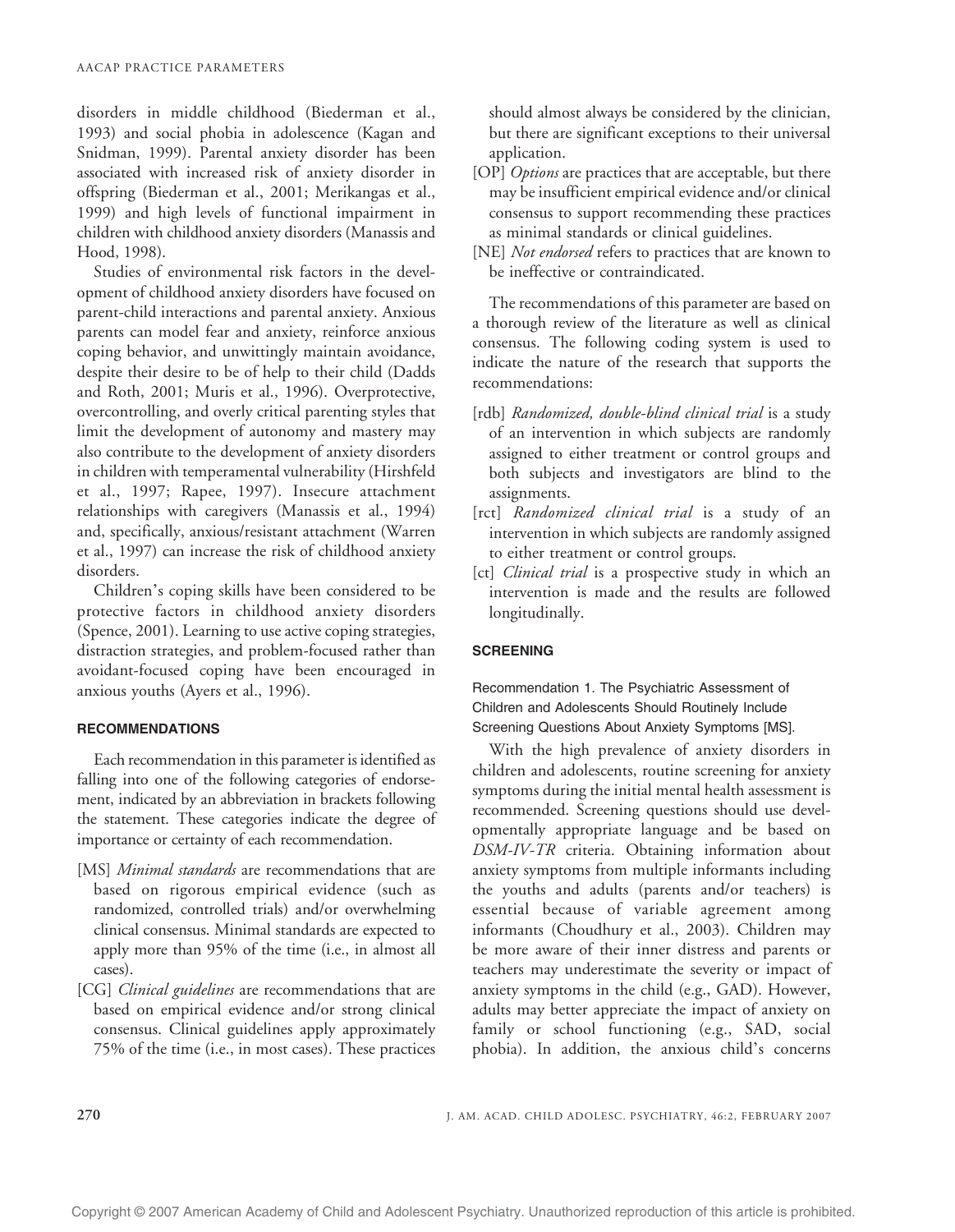about performance during the assessment and desire to please the interviewer can affect the child's report (Kendall and Flannery-Schroeder, 1998).

For youths 8 years and older, self-report measures for anxiety such as the Multidimensional Anxiety Scale for Children (March et al., 1997) or Screen for Child Anxiety Related Emotional Disorders (Birmaher et al., 1999) can assist with screening and monitoring response to treatment. Further details on these and other anxiety measures are available in recent excellent reviews by Langley et al., 2002 and Myers and Winters, 2002). Screening tools for young children with anxiety disorders are being studied and focus on parent report measures (Spence et al., 2001).

## EVALUATION

Recommendation 2. If the Screening Indicates Significant Anxiety, Then the Clinician Should Conduct a Formal Evaluation to Determine Which Anxiety Disorder May Be Present, the Severity of Anxiety Symptoms, and Functional Impairment [MS].

For anxiety disorders, this evaluation should include differentiating anxiety disorders from developmentally appropriate worries or fears. Significant psychosocial stressors or traumas should be carefully considered during the evaluation to determine how they may be contributing to the development or maintenance of anxiety symptoms. Research in very young children is limited, but using play narrative assessment along with pictures, cartoons, and puppets to communicate during the diagnostic interview can be helpful (Warren and Dadson, 2001). Differentiating the specific anxiety disorders can be challenging.

Although formal psychological testing or questionnaires are not required for the evaluation of anxiety disorders, there are several instruments that may be helpful in supplementing the clinical interview in youths 6-17 years old and in differentiating the specific anxiety disorders. Clinicians may use sections of the available diagnostic interviews such as the Anxiety Disorders Interview Schedule for DSM-IV-Child Version (ADIS; Silverman and Albano, 1996) or a checklist based on DSM-IV criteria (Langley et al., 2002; Silverman and Ollendick, 2005). Measures for assessment and follow-up of specific anxiety disorders including social phobia, selective mutism, and specific phobia are also available (Myers and Winters, 2002).

The clinician should ask the parent and child about symptom severity and impairment in functioning along with the presence of anxiety symptoms during the assessment for childhood anxiety disorders (Manassis and Hood, 1998). The ADIS has a Feelings Thermometer (ratings from 0-8) to help children quantify and selfmonitor ratings of fear and interference with functioning. The ADIS has clinicians ask how much [type of anxiety] has ''messed things up'' for the child and stops the child from doing things he or she likes to do. Younger children may use more developmentally appropriate visual analogues such as smiley faces and upset faces to rate severity and interference.

Recommendation 3. The Psychiatric Assessment Should Consider Differential Diagnosis of Other Physical Conditions and Psychiatric Disorders That May Mimic Anxiety Symptoms [MS].

Psychiatric conditions that may present with symptoms similar to those seen in anxiety disorders include attention-deficit/hyperactivity disorder (ADHD; restlessness, inattention); psychotic disorders (restlessness and/or social withdrawal); pervasive developmental disorders, especially Asperger's disorder (social awkwardness and withdrawal, social skills deficits, communication deficits, repetitive behaviors, adherence to routines); learning disabilities (persistent worries about school performance); bipolar disorder (restlessness, irritability, insomnia); and depression (poor concentration, sleep difficulty, somatic complaints; Manassis, 2000).

Physical conditions that may present with anxietylike symptoms include hyperthyroidism, caffeinism (including from carbonated beverages), migraine, asthma, seizure disorders, and lead intoxication. Less common in youths are hypoglycemia, pheochromocytoma, CNS disorder (e.g., delirium, brain tumors), and cardiac arrhythmias. Prescription drugs with side effects that may mimic anxiety include antiasthmatics, sympathomimetics, steroids, selective serotonin reuptake inhibitors (SSRIs), antipsychotics (akathisia), haloperidol, pimozide (neuroleptic-induced SAD), and atypical antipsychotics. Nonprescription drugs with side effects that may mimic anxiety include diet pills, antihistamines, and cold medicines.

Childhood anxiety disorders are commonly associated with somatic symptoms, such as headaches and abdominal complaints. The mental health assessment should be considered early in the medical evaluation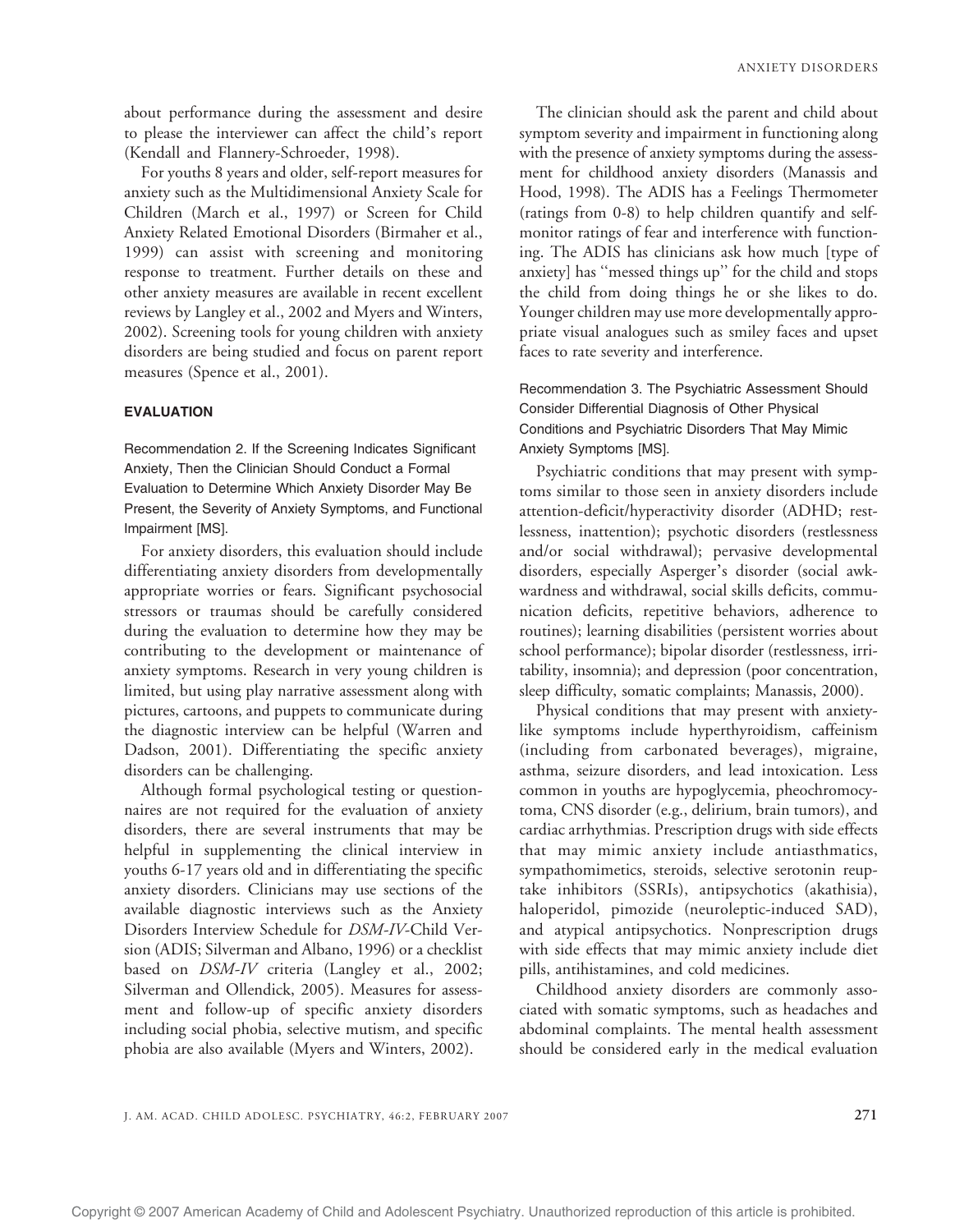process for youths with somatic complaints. It is important to assess somatic symptoms at baseline before initiating treatment to help the child and parents understand these symptoms and their relationship to the anxiety. Documenting physical symptoms before treatment with medication will decrease the likelihood of mistaking baseline somatic complaints as medication side effects.

## TREATMENT

Recommendation 4. Treatment Planning Should Consider a Multimodal Treatment Approach [CG].

A multimodal treatment approach for children and adolescents with anxiety disorders should consider education of the parents and the child about the anxiety disorder, consultation with school personnel and primary care physicians, cognitive-behavioral interventions, psychodynamic psychotherapy, family therapy, and pharmacotherapy. Selection of the specific treatment modalities for an individual child and family in clinical practice involves consideration of psychosocial stressors, risk factors, severity and impairment of the anxiety disorder and comorbid disorders, age and developmental functioning of the child, and family functioning. In addition, child and family factors such as attitudes or acceptance of a particular intervention and provider-practitioner factors such as training, access to evidence-based interventions, and affordability of such interventions need to be considered.

# Recommendation 5. Treatment Planning Should Consider Severity and Impairment of the Anxiety Disorder [CG].

Until evidence from comparative studies inform clinical practice, treatment of childhood anxiety disorders of mild severity should begin with psychotherapy. Valid reasons for combining medication and treatment with psychotherapy include the following: need for acute symptom reduction in a moderately to severely anxious child, a comorbid disorder that requires concurrent treatment, and partial response to psychotherapy and potential for improved outcome with combined treatment (March, 2002; Ollendick and March, 2004). Residual anxiety disorder symptoms can increase the risk for maintenance or relapse of the same or a comorbid anxiety disorder (Birmaher et al., 2003 [rdb]; Dadds et al., 1997 [rct]). Therefore, it is

recommended that functional impairment, not just anxiety symptom reduction, be monitored during the treatment process.

Several studies suggest that for youths with anxiety disorders, greater severity of anxiety symptoms or older age have been predictors of poor treatment response for cognitive-behavioral therapy (CBT) alone (Barrett et al., 1996 [rct]; Last et al., 1998 [rct]; Layne et al., 2003; Southam-Gerow et al., 2001) and SSRIs alone (Birmaher et al., 2003 [rdb]; RUPP Anxiety Group, 2003). Southam-Gerow et al. (2001) suggested the ''dose'' or intensity of treatment may need to be increased (based on symptom severity or age), integration of a parent/ family component to treatment may need to be considered, and adjunctive interventions may be needed to target specific symptoms in some youths (e.g., social skills training for social phobia) to improve treatment outcome. Only one published controlled study has examined a combined treatment approach with medication and psychosocial interventions. In schoolrefusing adolescents with severe anxiety and depression, imipramine plus CBT was more efficacious than placebo plus CBT in improving school attendance and reducing depressive symptoms (Bernstein et al., 2000 [rdb]). However, without continued intensive treatment, a substantial number of subjects met criteria for anxiety and/or depressive disorders 1 year after treatment (Bernstein et al., 2001).

Controlled studies are under way that examine the comparative efficacy of medications versus psychothera peutic interventions alone and in combination for youths with anxiety disorders. These studies may help the clinician choose the most effective treatment modalities in a given child and for a specific anxiety disorder. The Child/Adolescent Anxiety Multimodal Treatment Study is a placebo-controlled study that compared the effectiveness of sertraline, CBT, CBT plus sertraline, and pill placebo in youths with SAD, social phobia, and GAD (National Institutes of Health Clinical Trials Web Site, 2003).

# Recommendation 6. Psychotherapy Should Be Considered as Part of the Treatment of Children and Adolescents With Anxiety Disorders [CG].

Among the psychotherapies, exposure-based CBT has received the most empirical support for the treatment of anxiety disorders in youths (Compton et al., 2004). CBT is a psychotherapeutic intervention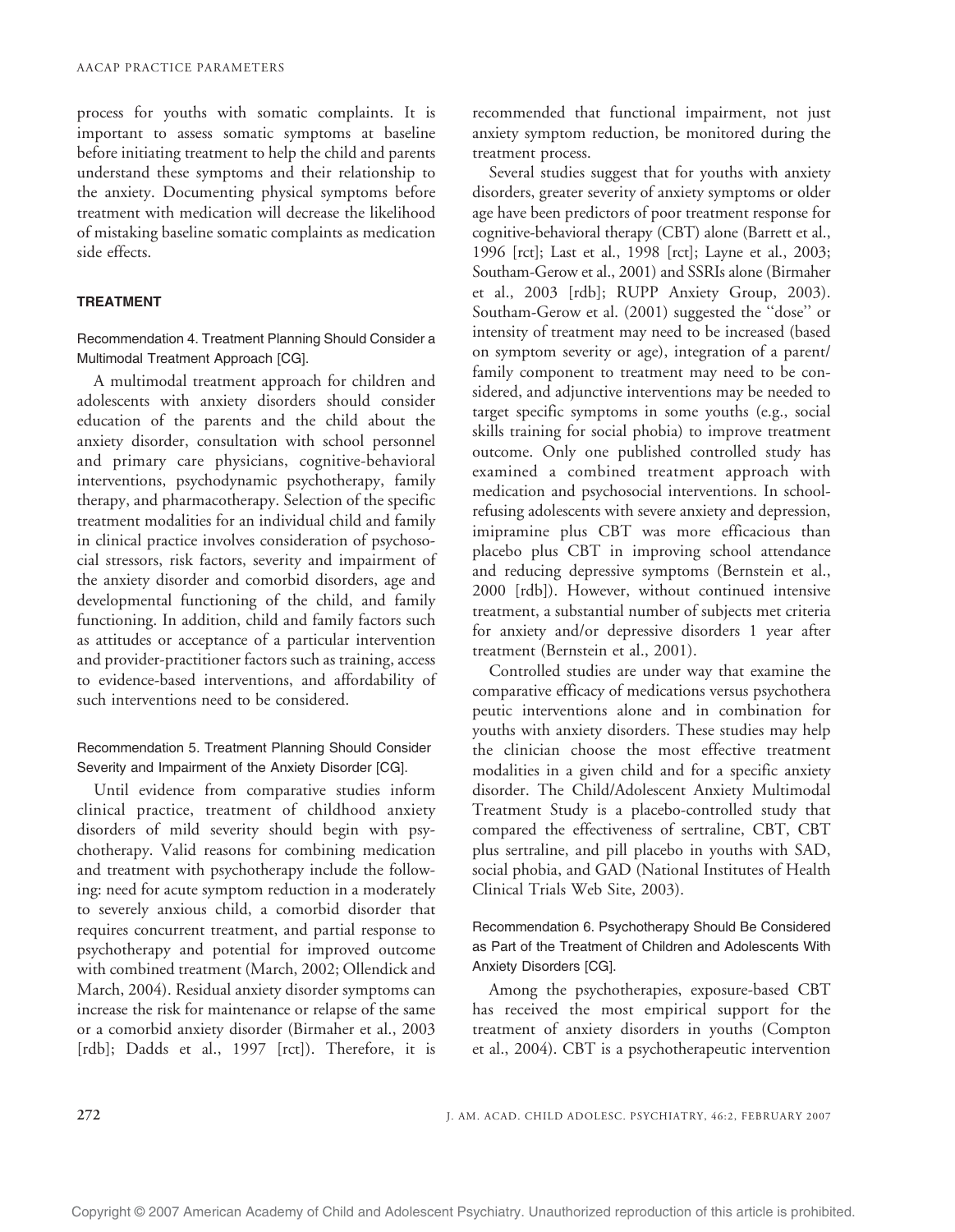supported by numerous randomized, controlled trials in youths with anxiety disorders. However, although CBT has been shown to reduce anxiety symptoms and to be superior to waitlist control (WLC), relative efficacy and effectiveness versus alternative therapeutic interventions still needs to be investigated.

## COGNITIVE-BEHAVIORAL THERAPY

In CBT, the clinician teaches the child adaptive coping skills and provides practice opportunities to develop a sense of mastery over anxiety symptoms or situations that are associated with distress and impairment. Albano and Kendall (2002) describe five components of CBT for childhood anxiety disorders: psychoeducation with child and parents about the illness and CBT, somatic management skills training (e.g., relaxation, diaphragmatic breathing, self-monitoring), cognitive restructuring (e.g., challenging negative expectations and modifying negative self-talk), exposure methods (e.g., imaginal and in vivo exposure with gradual desensitization to feared stimuli), and relapse prevention plans (e.g., booster sessions and coordination with parents and school). Depending on the anxiety disorder, different components are emphasized more strongly. Positive, contingent reinforcement schedules help to increase motivation for children to attempt exposures that increase their anxiety initially. Parents learn relaxation techniques and function as CBT coaches. Adherence to the CBT model is important, but flexibility that considers the individual and family factors, comorbidity, and psychosocial stressors is necessary for treatment success (Albano and Kendall, 2002).

The most widely used and best researched manualbased CBT protocol for youths with anxiety disorders (ages  $7-14$ ) is the Coping Cat program (Kendall, 1990) and adaptations of this program in Australia (Coping Koala) and Canada (Coping Bear). The Coping Cat program has been given the designation ''probably efficacious'' based on standards of empirical support (Ollendick and King, 1998). The program is designed for children with SAD, GAD, and social phobia. Several studies comparing individual CBT and WLC used the Coping Cat and found clinically significant improvement with active treatment versus WLC (Kendall, 1994 [rct]; Kendall and Southam-Gerow, 1996 [rct]; Kendall et al., 1997 [rct]). Treatment gains were maintained at 1 year (Kendall, 1994 [rct]; Kendall et al., 1997 [rct]) and at long-term follow-up assessments (2-5 years; Kendall and Southam-Gerow, 1996). A number of studies have also demonstrated efficacy of group CBT (with and without parental involvement) in youths (Barrett, 1998 [rct]; Flannery-Schroeder and Kendall, 2000 [rct]; Manassis et al., 2002 [ct]; Muris et al., 2001 [ct]; Silverman et al., 1999a [rct]). Some of these studies suggested that individual CBT may be preferred to group CBT in some subgroups of children such as those with comorbid ADHD or severe trauma (Muris et al., 2001) or in children with high levels of social anxiety (Manassis et al., 2002).

Several CBT studies have examined CBT in the treatment of anxiety-related school refusal behavior. One study compared individual CBT plus parent and teacher training to WLC (King et al., 1998 [rct]). The children treated with CBT showed significantly greater improvement compared with controls in multiple areas of functioning. Another randomized study compared CBT to educational support for youths with school refusal (Last et al., 1998 [rct]). Both treatments showed significant treatment gains, and CBT was not superior to educational support. Clinically, learning disorders and language impairments should also be considered. A multimodal approach that included CBT and medication was found to be more effective than CBT plus placebo for adolescents with anxiety-based school refusal and comorbid depression (Bernstein et al., 2001 [rdb]).

CBT for specific phobia differs from CBT for GAD, social phobia, and SAD in its focus on graded exposure (Velting et al., 2004). Treatment is also likely to include cognitive modification of unrealistic fears and participant modeling (demonstrations by therapist and parent of approaching feared objects or situations). Treatment outcome studies that have included children with specific phobias have indicated that their response to treatment is positive and comparable with that of children with other anxiety disorders (e.g., Berman et al., 2000).

To provide modifications for social phobia, Spence et al. (2000) have advocated for the inclusion of social skills training and increased social opportunities along with the core CBT components. Compared with nonanxious peers, children with social phobia showed poorer social skills (Spence et al., 1999) and functional limitations such as few friends, low participation in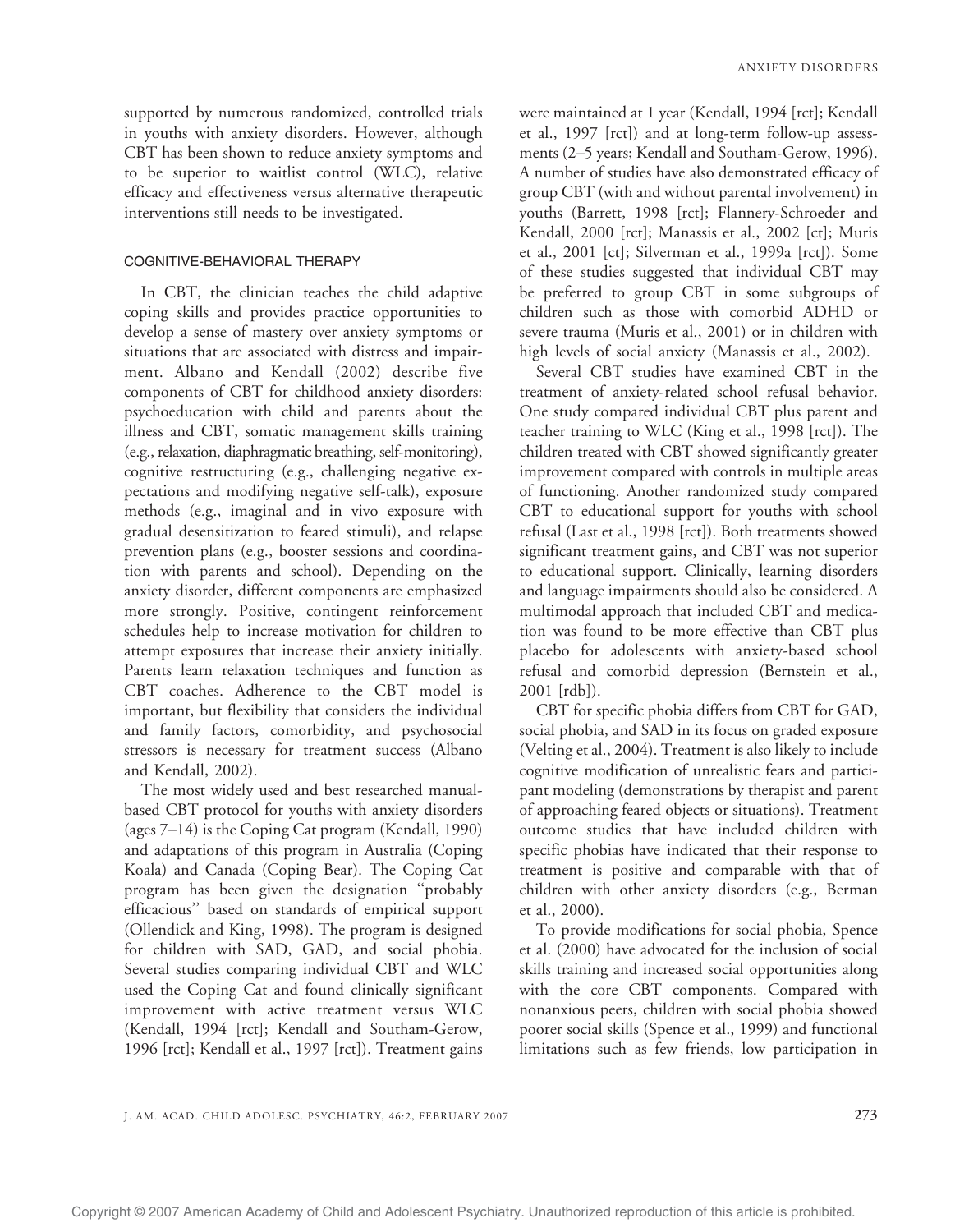activities, and common use of avoidant coping (Beidel et al., 1999). Spence et al. (2000 [rct]) reported that in comparison with WLC, children with social phobia receiving group CBT plus social skills training had significantly greater reductions in social anxiety and increased ratings of social skills.

Modification of standard CBT for panic disorder and selective mutism may benefit from some unique components that require further study to establish efficacy. The components suggested for panic disorder are interoceptive exposure (exposure to physical sensations associated with panic such as dizziness, shortness of breath, and sweating by using exercises that induce these sensations) and education about the physiological processes that lead to these physical sensations (Ollendick, 1995 [ct]). Case studies in selective mutism encourage individualized, multimodal treatment plans. Modifications suggested for selective mutism include parents and teachers as part of the ''management team'' to monitor the child's communication at home and school and emphasize positive reinforcement when the child attempts steps on a graded exposure ladder. Steps that precede full verbalization may include relaxed nonverbal participation, mouthing words, speaking to parent at school, and whispering to peers or teachers. Adults, siblings, and classmates are encouraged not to speak for the child (Fung et al., unpublished, 2006, Meeky Mouse Therapy Manual: A Cognitive Behavioural Treatment Program for Children with Selective Mutism. Contact: Sandra Mendlowitz, Ph.D., Department of Psychiatry, Hospital for Sick Children, 555 University Avenue, Toronto, Ontario M5G 1X8.).

The critical components of the full CBT program that are essential to treatment gains still need to be explored. For information about modifications of the standard CBT protocol that have been recommended in older adolescents and young children, see Hirshfeld-Becker and Biederman (2002); Southam-Gerow et al. (2001), and Warren and Dadson (2001). It is interesting that educational support (as an attentionplacebo control condition) had a high response rate in two studies and efficacy comparable with the CBT condition in youths with anxiety disorders (Last et al., 1998 [rct]; Silverman et al., 1999b [rct]). This control condition included nonspecific support and psychoeducation about the nature, causes, and course of anxiety disorders. These studies suggest that psychoeducation and supportive therapy may lead to self-directed

exposure and in turn reduce anxiety. Thus, additional research is needed to determine whether CBT is superior to alternative psychosocial interventions for children with anxiety disorders.

In some parts of the United States, a comprehensive CBT program for anxiety disorders may not be readily available. In such instances, the following components of CBT may be considered: educational support (provide supportive treatment and educate the child and family about anxiety disorders) (Last et al., 1998 [rct]; Silverman et al., 1999b [rct]) and psychoeducation based on CBT principles, parent training (guidance to establishing a structured program for monitoring anxious behavior in the home that includes setting up expectations, rewards, and contingencies) and case management support that includes contact with the school (Chavira and Stein, 2002 [ct]; Labellarte et al., 1999). The child and family may also be encouraged to read about childhood anxiety disorders and interventions with CBT (Connolly et al., 2006; Manassis, 1996; Rapee et al., 2000).

The current evidence offers support for the shortterm efficacy (Flannery-Schroeder and Kendall, 2000; Kendall et al., 1997; Silverman et al., 1999a) and longterm effectiveness (Barrett et al., 2001; Kendall et al., 2004) of child-focused CBT for childhood anxiety. However, child-focused CBT is not effective for all children with anxiety disorders, and about 20% to 50% may continue to meet criteria for an anxiety disorder after treatment (Barrett et al., 1996; Kendall, 1994; Kendall et al., 1997). Given limitations in the translation of CBT to community practice, a broad array of psychosocial interventions and multimodal treatments need to be flexibly considered so that individual children and families receive the most comprehensive treatment available to them.

## PSYCHODYNAMIC PSYCHOTHERAPY

Numerous case studies indicate the benefits of psychodynamic psychotherapy (Goldberger, 1995; McGehee, 2005; Novick, 1974). However, there is limited research on efficacy or effectiveness of psychodynamic psychotherapy alone, in combined treatments, or compared with other modalities (Lis et al., 2001). A few empirical studies evaluate the effectiveness of psychodynamic psychotherapy for anxious youths and young adults (Milrod et al., 2005; Muratori et al., 2003;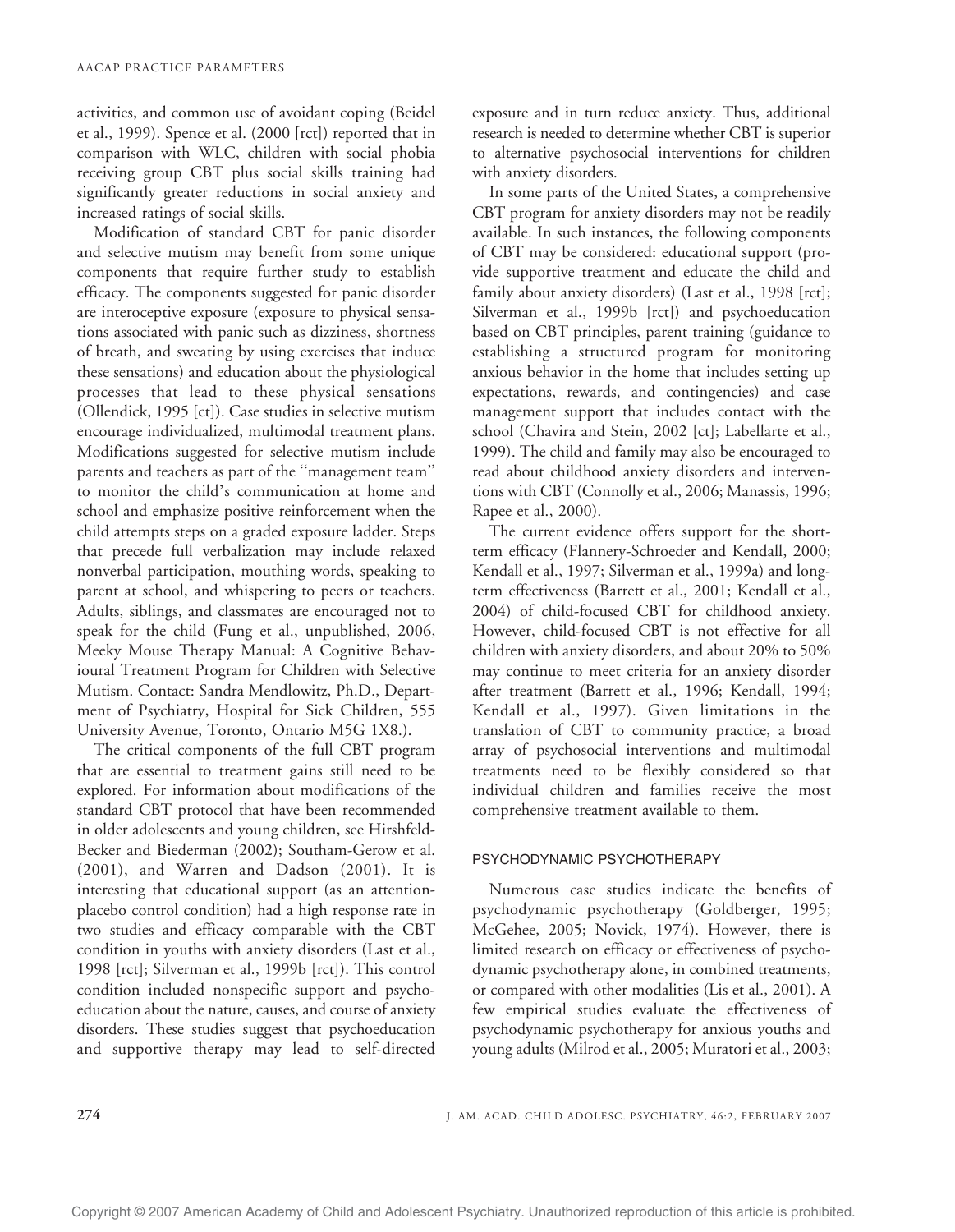Target and Fonagy, 1994). These studies highlight the importance of considering ''dosing'' or intensity of treatment interventions.

Psychodynamic therapists understand anxiety as a signal of internal distress and conflict that motivates the individual to employ internalized, largely unconscious coping strategies, defense mechanisms, and compromise formations. Anxiety disorders result when the signaling system becomes dysfunctional and the signals interfere with normal behavior and development. The goal of psychodynamic psychotherapy is to bring the anxiety back to functional levels and for the child to regain a healthy developmental trajectory.

Psychodynamic psychotherapy for anxiety disorders uses a case formulation informed by one or more of several psychodynamic theoretical perspectives (ego psychology, object relationships, attachment, temperament, motivational, self-psychology, and intersubjective) and incorporates the assessment of the patient's developmental accomplishments and difficulties. Supportive and expressive techniques are used to decrease internal conflict and enhance regulation of affect and impulses, allowing the individual to develop appropriate signal anxiety.

A retrospective chart review from the Anna Freud Centre included 352 children who met DSM-III-R criteria for anxiety or depressive disorders (Target and Fonagy, 1994). Children received full psychoanalysis or psychodynamic therapy one to three times per week for an average of 2 years. There was improvement in adaptation based on Children's Global Assessment Scale ratings in 72% of children who received either treatment for at least 6 months. Children with anxiety disorders, with or without other comorbidities, showed more improvement than children with other disorders. Anxiety disorders with focused symptoms such as phobic disorders were most likely to remit with equal response to either treatment, and more pervasive anxiety disorders were less likely to remit or required more frequent and intensive treatment for remission.

A 2-year follow-up in Italy of time-limited (11-week) psychodynamic psychotherapy with children who met DSM-IV criteria for depressive or anxiety disorders (mainly dysthymia, SAD, or phobias) evaluated shortand long-term effects (Muratori et al., 2003 [nonrandomized controlled trial]). Children were assigned to psychodynamic therapy or community services as usual (comparison group). The psychodynamic protocol included parents in the therapeutic process. Significant improvement in the psychodynamic therapy group versus comparison group was demonstrated on the Children's Global Assessment Scale at 6-month follow-up ( $p < .05$ ) and the Child Behavior Checklist scale scores at 2-year follow-up ( $p < .05$  to  $p < .01$ ). Also, a benefit of the psychodynamic intervention was suggested by less frequent use of mental health services by patients who received this treatment versus comparison group.

An open case series examined panic-focused psychodynamic psychotherapy with modifications for adolescents and young adults in eight patients (18-21 years old) with panic disorder using a 12-week, twice-weekly, manual-based protocol (Milrod et al., 2005 [ct]). The adolescents met DSM-IV criteria for panic disorder with agoraphobia and were seriously impaired. The protocol is designed to address psychodynamic core conflicts in panic disorder such as separation and dependency, recognition and management of anger toward attachment figures and significant others, and perceived dangers of sexual excitement. The protocol is flexible and includes the possibility of parent participation based on developmental needs of the patient. Results showed remission of panic disorder in all eight subjects.

In summary, although there is extensive clinical experience with psychodynamic psychotherapy for childhood anxiety disorders, clinical trials research is sparse. More controlled studies are needed to delineate the efficacy and effectiveness of psychodynamic treatments for anxious youths.

## PARENT-CHILD AND FAMILY INTERVENTIONS

Research and clinical experience suggest that parents and families may play an important role in the development and maintenance of childhood anxiety. Parental anxiety, parenting styles, insecure attachment, and parent-child interactions are risk factors that may not be addressed by child-focused interventions. Interventions that improve parent-child relationships, strengthen family problem solving, reduce parental anxiety, and foster parenting skills that differentially reinforce adaptive coping and appropriate autonomy in the child are often incorporated into a range of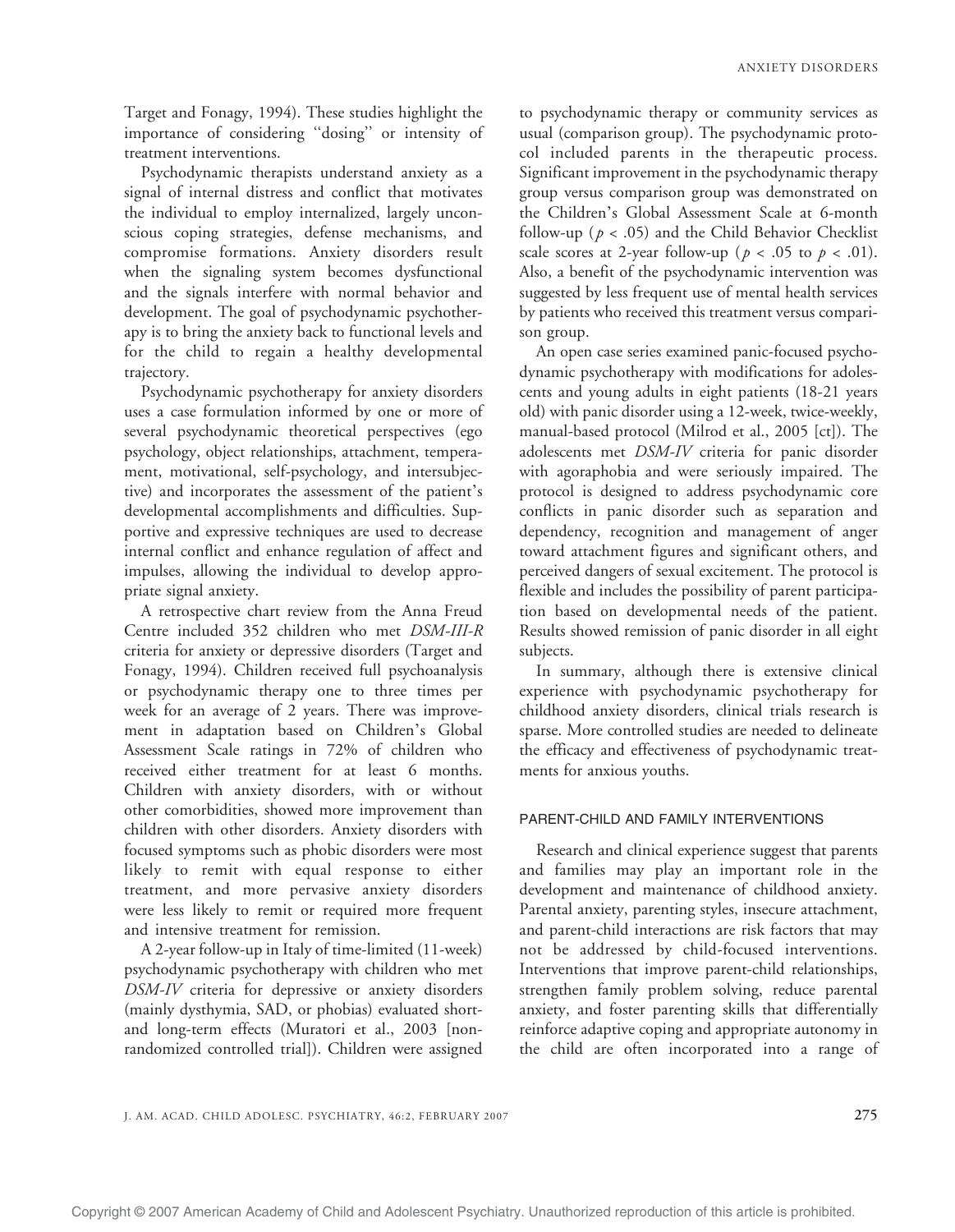psychotherapeutic interventions with anxious children. Clinicians who conduct CBT and psychodynamic psychotherapy with anxious children routinely involve parents in the treatment process.

Involvement of parents in the CBT process for child anxiety (beyond standard psychoeducation and coaching) was examined in several trials primarily with WLCs (Barrett, 1998 [rct]; Barrett et al., 1996 [rct], 2001 [rct]; Cobham et al., 1998 [ct]; Mendlowitz et al., 1999 [ct]; Spence et al., 2000 [rct]). One of these studies showed significant additional benefit on several outcome measures when a parent component is added to child CBT (Barrett et al., 1996). Another study found additional benefit for child anxiety when parental anxiety management was added to child CBT if there was an anxious parent (Cobham et al., 1998). A recent study compared group CBT for children, group CBT for children plus parent training group, and notreatment control (Bernstein et al., 2005 [rct]). CBT was significantly more effective than no-treatment control in decreasing child anxiety and associated functional impairment. Group CBT plus parent training compared to group CBT alone resulted in additional benefits for children on several outcome measures. The benefits of adding a parental component to standard CBT for childhood anxiety as well as other interventions targeting parents or family need further study. Parent involvement may be most critical when the parent is anxious.

Family therapy examines issues in the context of family structure and process rather than focusing on an individual. A number of parenting and family variables have been examined in families of children with anxiety disorders (Ginsburg and Schlossberg, 2002). High maternal emotional overinvolvement appears be connected with SAD in at-risk children (Hirshfeld et al., 1997), and maternal criticism and control may be associated with childhood anxiety (Rapee, 1997; Siqueland et al., 1996). Dadds and Roth (2001) propose an integrative model for family treatment with anxious children that considers the established interaction between attachment and parent-child learning processes, taking into account behavioral and temperamental characteristics of both the child and parent. Further empirical studies in family therapy with anxious children and integration with other established interventions are needed.

Recommendation 7. SSRIs Should Be Considered for the Treatment of Youths With Anxiety Disorders [CG].

SSRIs have emerged as the medication of choice in the treatment of childhood anxiety disorders. When anxiety disorder symptoms are moderate or severe or impairment makes participation in psychotherapy difficult, or psychotherapy results in a partial response, treatment with medication is recommended (Birmaher et al., 1998; Labellarte et al., 1999). Recent randomized, placebo-controlled trials with the SSRIs have established the short-term efficacy of SSRIs in the treatment of childhood anxiety disorders (Table 1), including selective mutism with social phobia (Black and Uhde, 1994 [rdb]), GAD, social phobia, and SAD (Birmaher et al., 2003 [rdb]; RUPP Anxiety Study Group, 2001 [rct]; Rynn et al., 2001 [rdb]; Wagner et al., 2004 [rdb]). In February 2004, the U.S Food and Drug Administration issued a black-box warning and advised clinicians to carefully monitor pediatric patients receiving treatment with antidepressants (including SSRIs) for worsening depression, agitation, or suicidality, particularly at the beginning of medication treatment or during dose changes. This warning is based on review of studies with adolescents whose primary diagnosis was depression, not studies of youths with anxiety.

SSRIs have generally been well tolerated for childhood anxiety disorders, with mild and transient side effects that included gastrointestinal symptoms, headaches, increased motor activity, and insomnia. Less common side effects such as disinhibition should also be monitored. The clinician should routinely screen for bipolar disorder or family history of bipolar in youths before treatment with an SSRI.

Greater severity of illness and presence of social phobia predicted a less favorable outcome for youths with SAD, GAD, and social phobia when fluvoxamine was compared with placebo (RUPP Anxiety Group, 2003). In another study, youths with social phobia and GAD responded significantly better to fluoxetine than placebo (Birmaher et al., 2003 [rdb]). However, clinical response to fluoxetine for youths with SAD was not significantly different from that to placebo. Severity of illness at intake and positive family history of anxiety disorders predicted poorer response at posttreatment.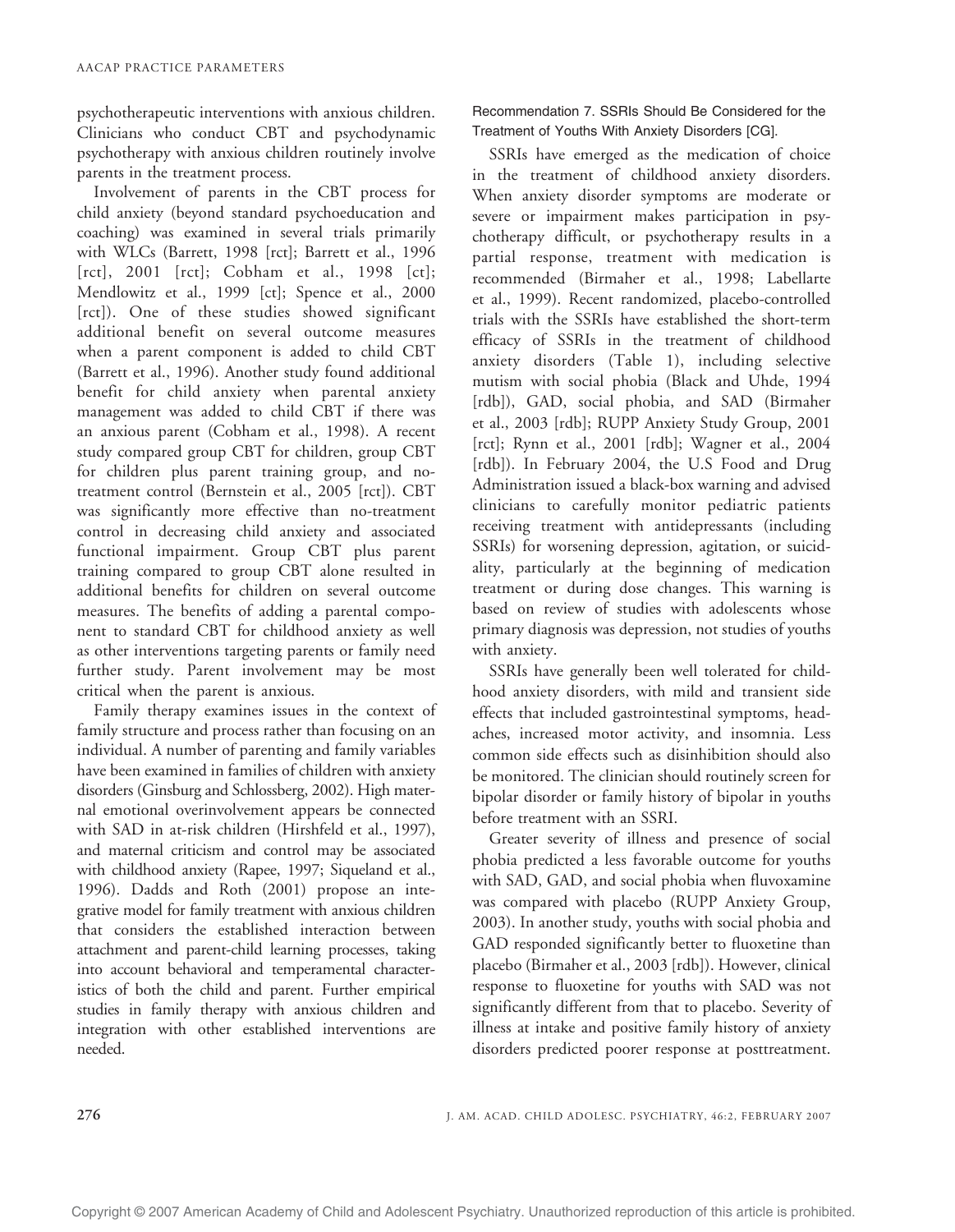| Placebo-Controlled Pharmacological Treatment Studies |                                                                      |                        |                                         |                                    |
|------------------------------------------------------|----------------------------------------------------------------------|------------------------|-----------------------------------------|------------------------------------|
| Author                                               | Treatment                                                            | Demographics           | Diagnoses                               | Results                            |
| <b>SSRIs</b>                                         |                                                                      |                        |                                         |                                    |
| Black and Uhde,<br>1994 [rdb]                        | Fluoxetine $(12-27 \text{ mg/d})$                                    | $N = 15, 6 - 11$ y.o.  | SM plus SoP or AD                       | Fluoxetine > PLC                   |
| RUPP, 2001 [rct]                                     | Fluvoxamine (50-250 mg/d child,<br>max 300 mg/d adolescent)          | $N = 128, 6-17$ y.o.   | SoP, SAD, GAD                           | Fluvoxamine > PLC                  |
| Rynn et al., 2002 [rdb]                              | Sertraline (50 mg/d)                                                 | $N = 22, 5 - 17$ y.o.  | GAD                                     | Sertraline > PLC                   |
| Birmaher et al., 2003 [rdb]                          | Fluoxetine $(20 \text{ mg/d})$                                       | $N = 74, 7 - 17$ y.o.  | GAD, SoP                                | Fluoxetine > PLC                   |
|                                                      |                                                                      |                        | <b>SAD</b>                              | Fluoxetine = PLC                   |
| Wagner et al., 2004 [rdb]                            | Paroxetine (10–50 mg/d)                                              | $N = 322, 8 - 17$ y.o. | SoP                                     | Paroxetine > PLC                   |
| Other antidepressants                                |                                                                      |                        |                                         |                                    |
| Gittleman-Klein and Klein,<br>$1971$ [rdb]           | Imipramine $(100-200 \text{ mg/d})$                                  | $N = 35, 6-14$ y.o.    | School phobia with<br>anxiety disorders | Imipramine > PLC                   |
| Berney et al., 1981 [rdb]                            | Clomipramine (40-75 mg/d)                                            | $N = 51, 9-14$ y.o.    | School refusal                          | Clomipramine = PLC                 |
| Klein et al., 1992 [rdb]                             | Imipramine $(75-275 \text{ mg/d})$                                   | $N = 21, 6-15$ y.o.    | SAD with or without<br>school phobia    | Imipramine = PLC                   |
| Benzodiazepines                                      |                                                                      |                        |                                         |                                    |
| Bernstein et al., 1990 [rdb]                         | Alprazolam $(0.75-4.0 \text{ mg/d})$ vs.<br>Imipramine (50-175 mg/d) | $N = 24, 7 - 18$ y.o.  | School refusal, SAD                     | Alprazolam $=$<br>Imipramine = PLC |
| Simeon et al., 1992 [rdb]                            | Alprazolam $(0.5-3.5 \text{ mg/d})$                                  | $N = 30, 8 - 17$ y.o.  | OAD, AD                                 | Alprazolam = PLC                   |
| Graae et al., 1994 [rdb]                             | Clonazepam $(0.5-2.0 \text{ mg/d})$                                  | $N = 15, 7-13$ y.o.    | SAD                                     | $Clonazepam = PLC$                 |

TABLE 1 Placebo-Controlled Pharmacological Treatment Studies

Note: SSRIs = selective serotonin reuptake inhibitors; y.o. = years old; SM = selective mutism; SoP = social phobia; AD = avoidant disorder; PLC = placebo; SAD = separation anxiety disorder; GAD = generalized anxiety disorder; OAD = overanxious disorder.

This study and the RUPP Anxiety Study (2001) indicate that clinicians should consider increasing SSRI doses for patients if significant improvement is not achieved by the fourth week of treatment.

No controlled studies are available for medication treatment of childhood-onset panic disorder. A trial of SSRIs in adolescents with panic disorder (Renaud et al., 1999 [ct]) and chart review (Masi et al., 2001) in adolescents with panic disorder showed significant improvement in panic symptoms with SSRIs.

Whereas controlled trials have established the safety and efficacy of short-term treatment with SSRIs for childhood anxiety disorders, the benefits and risks of long-term use of SSRIs have not been studied. Pine (2002) recommends that clinicians may consider a medication-free trial for children who have a significant reduction in anxiety or depressive symptoms on an SSRI and maintain stability in these symptoms for 1 year. This trial off medication should be during a lowstress period, and the SSRI should be reinitiated if the child or adolescent relapses.

There is no empirical evidence that a particular SSRI is more effective than another for treatment of childhood anxiety disorders. Clinically, the choice is often based on side effects profile, duration of action, or positive response to a particular SSRI in a first-degree relative with anxiety (Manassis, 2000). In addition, the risk-benefit ratio for a medication trial needs to be carefully assessed because CBT has been shown to be effective and long-term side effects of medications have not been studied in youths (Birmaher et al., 1998).

At this time, there are no specific dosing guidelines for children and adolescents with anxiety disorder. Review articles recommend starting at low doses, monitoring side effects closely, and then increasing the dose slowly on the basis of treatment response and tolerability (Birmaher et al., 1998; Labellarte et al., 1999). Clinicians need to appreciate that anxious children and anxious parents may be especially sensitive to any worsening in the child's somatic symptoms or emergence of even transient side effects of medications.

Recommendation 8. Medications Other Than SSRIs May Be Considered for the Treatment of Youths With Anxiety Disorders [OP].

The safety and efficacy of medications other than SSRIs for the treatment of childhood anxiety disorders have not been established. However, noradrenergic antidepressants (venlafaxine and tricyclic antidepressants [TCAs]), buspirone, and benzodiazepines have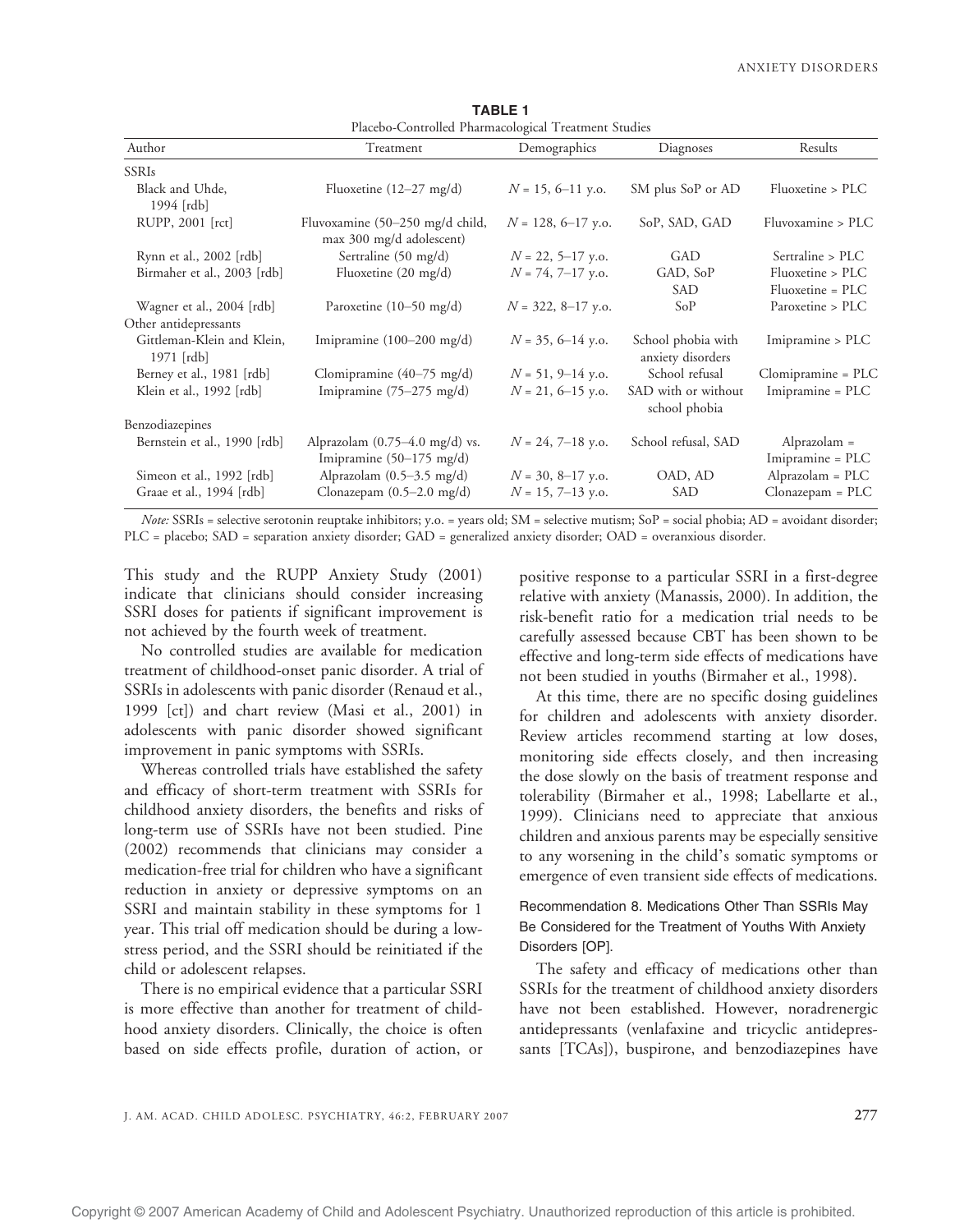been suggested as alternatives to be used alone or in combination with the SSRIs (Birmaher et al., 1998; Labellarte et al., 1999). Data are limited in childhood anxiety disorders to guide treatment with combinations of medications when a single medication is not effective in managing anxiety symptoms. Comorbid diagnoses are strongly considered in selection of medication.

Preliminary findings from controlled trials of extended-release venlafaxine in the treatment of youths with GAD (Rynn et al., 2002 [rdb]) and social phobia (Tourian et al., 2004 [rdb]) suggest it may be well tolerated and effective for GAD and social phobia relative to placebo. Since the introduction of SSRIs, TCAs have been used less often because of the need for close cardiac monitoring and greater medical risk with overdose of TCAs. Controlled trials with TCAs for pediatric anxiety disorders have shown conflicting results and have not established efficacy for this use (Table 1). Clomipramine is a TCA with serotonergic properties that is used alone or to boost the effect of an SSRI when there is a partial response. It has been shown to be efficacious in the treatment of childhood obsessive-compulsive disorder through controlled studies, but it has not been systematically examined in the treatment of other anxiety disorders (Geller et al., 2003). It should be introduced at a low dose in youths and closely monitored for anticholinergic and cardiac side effects.

Buspirone may be an alternative to SSRIs for GAD in youths, but there are no published controlled trials. Buspirone may be well tolerated at doses of 5 to 30 mg twice daily in anxious adolescents and at lower doses of 5 to 7.5 mg twice daily in anxious children (Salazar et al., 2001 [ct]). The most common adverse side effects in youths were lightheadedness, headache, and dyspepsia.

Benzodiazepines have not shown efficacy in controlled trials in childhood anxiety disorders (Table 1), despite established benefit in adult trials. Clinically they are used as an adjunct short-term treatment with SSRIs to achieve rapid reduction in severe anxiety symptoms that may permit initiation of the exposure phase of CBT (e.g., panic disorder, school refusal behavior; Birmaher et al., 1998; Renaud et al., 1999 [ct]). Clinicians should use benzodiazepines cautiously because of the possibility of developing dependency (Riddle et al., 1999). They are contraindicated in adolescents with substance abuse (Birmaher et al.,

1998). Possible side effects include sedation, disinhibition, cognitive impairment, and difficulty with discontinuation (Labellarte et al., 1999).

# Recommendation 9. Treatment Planning May Consider Classroom-Based Accommodations [OP].

The clinician could consider the following classroombased accommodations when anxiety disorders interfere with school functioning. If anxiety interferes with homework completion, then the length of homework assignments should be modified to an amount commensurate with the student's capacity. If anxiety is overwhelming at school, then an adult outside the immediate classroom should be identified who can assist the child with problem-solving or anxiety management strategies. If performance or test anxiety is present, then testing in a quiet, private environment may reduce excess anxiety. It is often helpful to educate the classroom teacher about the nature of the child's anxiety and suggest strategies that facilitate the student's coping. The clinician may recommend that these specific accommodations for the anxiety disorder be written into the student's 504 Plan or Individualized Educational Plan.

## **COMORBIDITY**

# Recommendation 10. Comorbid Conditions Should Be Appropriately Evaluated and Treated [MS].

Anxiety disorders are highly comorbid with other anxiety disorders and with other psychiatric disorders including depression (Angold and Costello, 1993; Lewinsohn et al., 1997), ADHD (Kendall et al., 2001), and substance abuse (Schuckit and Hesselbrock, 1994). Other commonly co-occurring conditions include oppositional defiant disorder, learning disorders, and language disorders (Manassis and Monga, 2001). Comorbid disorders may affect functioning and treatment outcome. They should be assessed and may benefit from being treated concurrently with the anxiety disorder (Manassis and Monga, 2001). Diagnosis is complicated by overlapping symptoms between anxiety disorders and comorbid conditions, which can lead to misdiagnosis and underdiagnosis of comorbidity. Inattention, for example, may be present in anxiety, ADHD, depression, learning disorders, and substance abuse. A common clinical phenomenon is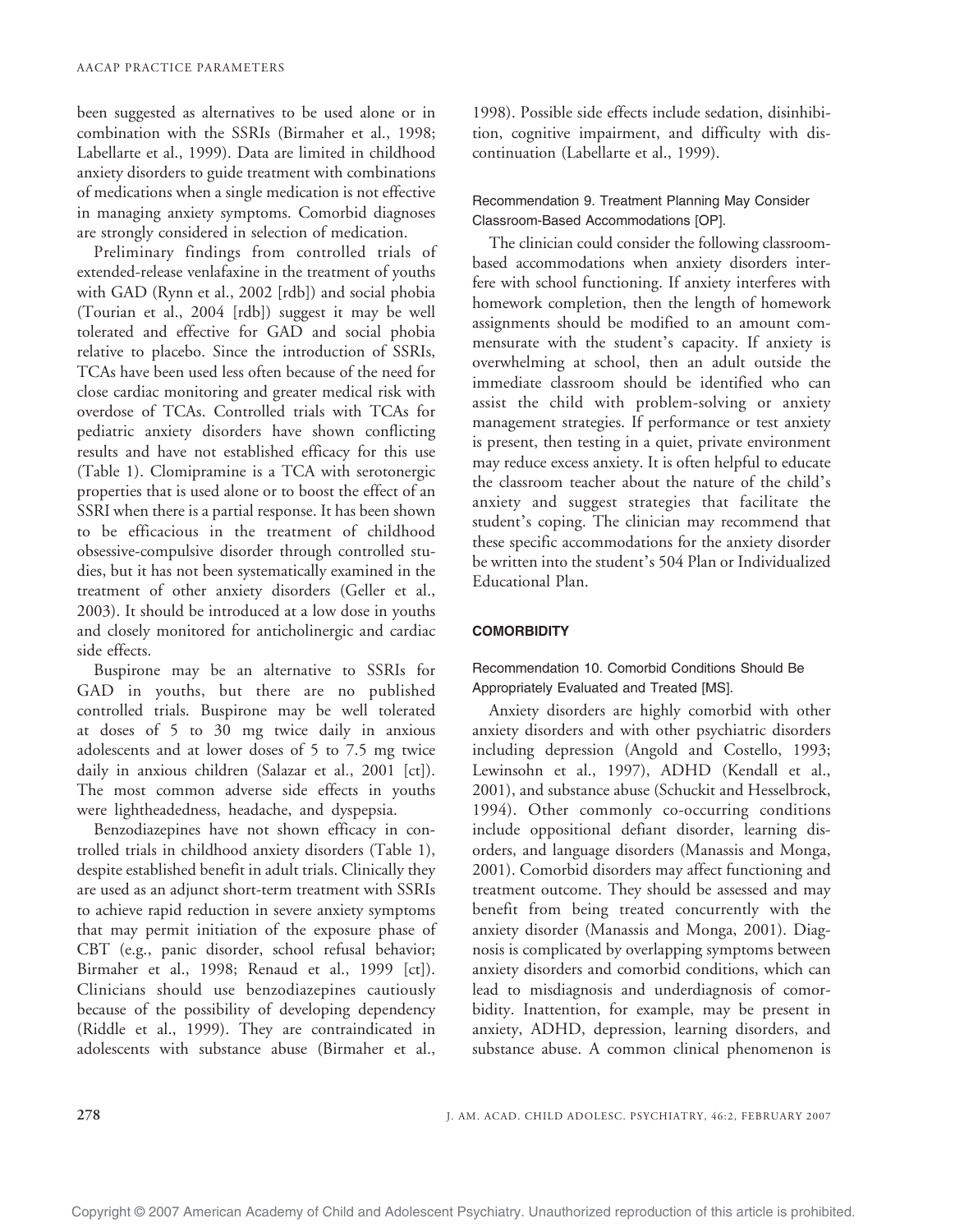the recognition of a comorbid diagnosis once the primary diagnosis is treated and additional symptoms become more evident.

The presence of comorbid major depression increases with older age, is associated with greater severity and impairment of the anxiety disorder, is more likely to be associated with social anxiety, and may be a poor prognostic indicator (Bernstein, 1991; Manassis and Menna, 1999). A child with severe depression may not be able to participate in CBT effectively. Treatment of depression needs to be prioritized with initiation of an SSRI antidepressant medication recommended early in the treatment process (Labellarte et al., 1999; March, 2002). Careful monitoring of suicide risk is recommended.

Clinical studies have shown that as many as one third of children with ADHD have co-occurring anxiety disorders (MTA Cooperative Group, 2001 [rct]). The MTA Group suggests that for youths with ADHD comorbid with anxiety, a combination of medication management for the ADHD and behavioral management, at least parent training, are recommended as initial interventions (March et al., 2000). The MTA Group and others found the presence of comorbid anxiety does not alter the response of core ADHD symptoms to methylphenidate, and side effects to stimulants were not significantly greater in children with ADHD and anxiety than in those with ADHD alone (Abikoff et al., 2005 [rct]; Diamond et al., 1999 [ct]).

Children with anxiety disorders are at greater risk of alcohol abuse in adolescence (Schuckit and Hesselbrock, 1994). Comorbid alcohol abuse/dependence in adolescents should be assessed and considered in treatment planning with anxiety disorders (Manassis and Monga, 2001). Based on the temporal relationship between childhood anxiety disorders and risk of alcoholism in adolescents (Schuckit and Hesselbrock, 1994), it is suggested that some adolescents use alcohol to reduce anxiety symptoms. CBT may be effective in reducing anxiety if the alcohol abuse is treated, and developing alternative coping strategies to address anxiety may help to reduce alcohol consumption. A 7.4-year followup study suggested that children who were successfully treated with CBT for their anxiety disorders, as compared with less positive responders, had a reduced amount of substance use involvement and related problems at long-term follow-up (Kendall et al., 2004).

The presence of comorbid bipolar disorder is an important factor in medication choice because of the possibility that SSRIs and other antidepressants may exacerbate symptoms of bipolar disorder. Youths with anxiety disorders should be screened for bipolar disorder and family history of bipolar disorder before initiating a medication trial.

#### **PREVENTION**

Recommendation 11. Early Assessment and Intervention May Be Considered in Treatment and Prevention of Childhood Anxiety Disorders [OP].

With older age, increased severity of symptoms, parental psychopathology, and family functioning difficulties as significant predictors of poorer treatment outcome, early intervention, and prevention offer a proactive method for alleviating anxiety symptoms in youths (Crawford and Manassis, 2001; Dadds et al., 1997 [rct], 1999 [2-year follow-up]; Hirshfeld-Becker and Biederman, 2002; Southam-Gerow et al., 2001). In addition, targeting empirically based risk factors that are amenable to change with evidence-supported intervention satisfies the prerequisites for effective prevention (Spence, 2001). Opportunities for early intervention and prevention exist for childhood anxiety disorders and may include community screening and early assessment, early interventions in community settings, media-based and community-based psychoeducational programming, classroom-based programs, parent skills-training programs, and screening and treatment of parental anxiety disorders. Several of these are discussed in further detail.

Community screening and early assessment can identify anxious youths at greatest risk by using brief self-report screening measures such as the Multidimensional Anxiety Scale for Children and the Screen for Child Anxiety Related Emotional Disorders for anxiety symptoms (Dierker et al., 2001; Muris et al., 2002) and/or by teacher nomination (Layne and Bernstein, 2003). Group interventions with CBT in school and other community settings can provide effective early treatment for children with mild to moderate anxiety disorders, which may improve longterm functioning (Dadds et al., 1997 [rct], 1999; Muris et al., 2001 [ct]). Clinicians are encouraged to refer patients for early-intervention CBT even if anxiety symptoms are mild or subclinical. Adaptation of protocol-based CBT interventions to fit diverse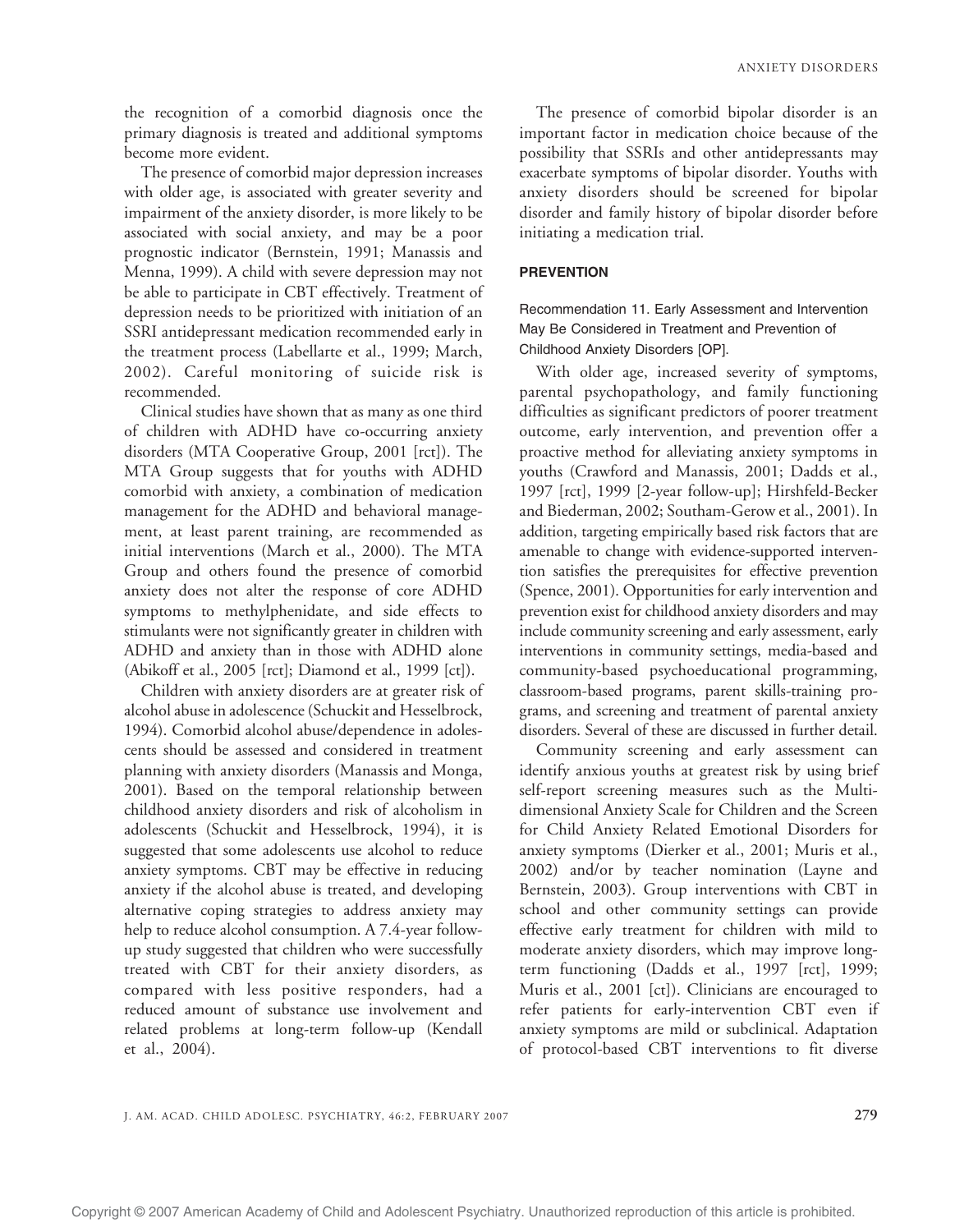populations and take into account the limitations of community resources, including those of inner-city minority youths, can make evidence-supported treatments feasible and transportable (Ginsburg and Drake, 2002 [rct]; U.S. Department of Health and Human Services, 2000). Parent skills-training programs that teach parents anxiety management and foster healthy parent-child relationships may reduce the development of anxiety disorders in young children at risk (Hirshfeld-Becker and Biederman, 2002).

## SCIENTIFIC DATA AND CLINICAL CONSENSUS

Practice parameters are strategies for patient management, developed to assist clinicians in psychiatric decision making. American Academy of Child and Adolescent Psychiatry practice parameters, based on evaluation of the scientific literature and relevant clinical consensus, describe generally accepted approaches to assess and treat specific disorders or to perform specific medical procedures. These parameters are not intended to define the standard of care nor should they be deemed inclusive of all proper methods of care or exclusive of other methods of care directed at obtaining the desired results. The clinician-after considering all of the circumstances presented by the patient and his or her family, the diagnostic and treatment options available, and available resources-must make the ultimate judgment regarding the care of a particular patient.

Disclosure: The authors have no financial relationships to disclose.

#### **REFERENCES**

References marked with an asterisk are particularly recommended.

- Abikoff H, McGough J, Vitiello B et al. (2005), Sequential pharmacotherapy for children with comorbid attention-deficit/hyperactivity and anxiety disorders. J Am Acad Child Adolesc Psychiatry 44:418-427
- \*Albano AM, Kendall PC (2002), Cognitive behavioural therapy for children and adolescents with anxiety disorders: clinical research advances. Int Rev Psychiatry 14:129-134
- American Psychiatric Association (2001), Diagnostic and Statistical Manual of Mental Disorders, 4th Edition, Text Revision (DSM-IV-TR). Washington, DC: American Psychiatric Association
- Angold A, Costello EJ (1993), Depressive comorbidity in children and adolescents: empirical, theoretical, and methodological issues. Am J Psychiatry 150:1779-1791
- Angold A, Costello EJ, Farmer EMZ, Burns BJ, Erkanli A (1999), Impaired but undiagnosed. J Am Acad Child Adolesc Psychiatry 38:129-137
- Aschenbrand SG, Kendall PC, Webb A, Safford SM, Flannery-Schroeder E (2003), Is childhood separation anxiety disorder a predictor of adult panic disorder and agoraphobia? A seven-year longitudinal study. *J Am* Acad Child Adolesc Psychiatry 42:1478-1485
- Ayers TS, Sandler IN, West SG, Roosa MW (1996), A dispositional and situational assessment of children's coping: testing alternative models of coping. *J Pers* 64:923-958
- Barrett PM (1998), Evaluation of cognitive-behavioral group treatments for childhood anxiety disorders. J Clin Child Psychol 27:459-468
- Barrett PM, Dadds MR, Rapee RM (1996), Family treatment of childhood anxiety: a controlled trial. *J Consult Clin Psychol* 64:333-342
- Barrett PM, Duffy AL, Dadds MR, Rapee RM (2001), Cognitive-behavioral treatment of anxiety disorders in children: long-term (6-year) follow-up. J Consult Clin Psychol 69:135-141
- Beidel DC, Turner SM, Morris TL (1999), Psychopathology of childhood social phobia. J Am Acad Child Adolesc Psychiatry 38:643-650
- Bergman RL, Piacentini J, McCracken JT (2002), Prevalence and description of selective mutism in a school-based sample. J Am Acad Child Adolesc Psychiatry 41:938-946
- Berman SL, Weems CF, Silverman WK, Kurtines WM (2000), Predictors of outcome in exposure-based cognitive and behavioral treatments for phobic and anxiety disorders in children. Behav Res Ther 31:713-731
- Berney T, Kolvin I, Bhate SR et al. (1981), School phobia: a therapeutic trial with clomipramine and short-term outcome. Br J Psychiatry 138:  $110 - 118$
- Bernstein GA (1991), Comorbidity and severity of anxiety and depressive disorders in a clinical sample. J Am Acad Child Adolesc Psychiatry 30:43-50
- Bernstein GA, Borchardt CM, Perwien AR et al. (2000), Imipramine plus cognitive-behavioral therapy in the treatment of school refusal.  $\int A m$ Acad Child Adolesc Psychiatry 39:276-283
- Bernstein GA, Garfinkel BD, Borchardt CM (1990), Comparative studies of pharmacotherapy for school refusal. J Am Acad Child Adolesc Psychiatry  $29.773 - 781$
- Bernstein GA, Hektner JM, Borchardt CM, McMillan MH (2001), Treatment of school refusal: one-year follow-up. J Am Acad Child Adolesc Psychiatry 40:206-213
- Bernstein GA, Layne AE, Egan EA, Tennison DM (2005), School-based interventions for anxious children. J Am Acad Child Adolesc Psychiatry  $44.1118 - 1127$
- Biederman J, Faraone SV, Hirshfeld-Becker DR, Friedman D, Robin JA, Rosenbaum JF (2001), Patterns of psychopathology and dysfunction in high-risk children of parents with panic disorder and major depression. Am J Psychiatry 158:49-57
- Biederman J, Rosenbaum JF, Bolduc-Murphy EA et al. (1993), A 3-year follow-up of children with and without behavioral inhibition. J Am Acad Child Adolesc Psychiatry 32:814-821
- Birmaher B, Axelson DA, Monk K et al. (2003), Fluoxetine for the treatment of childhood anxiety disorders. J Am Acad Child Adolesc Psychiatry 42:415-423
- Birmaher B, Brent DA, Chiappetta L, Bridge J, Monga S, Baugher M (1999), Psychometric properties of the Screen for Child Anxiety Related Emotional Disorders Scale (SCARED): a replication study. *J Am Acad* Child Adolesc Psychiatry 38:1230-1236
- Birmaher B, Ollendick TH (2004), Childhood-onset panic disorder. In: Phobic and Anxiety Disorders in Children and Adolescents, Ollendick TH, March JS, eds. New York: Oxford University Press
- \*Birmaher B, Yelovich K, Renaud J (1998), Pharmacologic treatment for children and adolescents with anxiety disorders. Pediatr Clin North Am 45:1187-1204
- Black B, Uhde TW (1994), Treatment of elective mutism with fluoxetine: a double-blind, placebo-controlled study. J Am Acad Child Adolesc Psychiatry 33:1000-1006
- Bogels SM, Zigterman D (2000), Dysfunctional cognitions in children with social phobia, separation anxiety disorder, and generalized anxiety disorder. J Abnorm Child Psychol 28:205-211
- Chavira DA, Stein MB (2002), Combined psychoeducation and treatment with selective serotonin reuptake inhibitors for youth with generalized social anxiety disorder. J Child Adolesc Psychopharmacol 12:47-54
- Choudhury MS, Pimentel SS, Kendall PC (2003), Childhood anxiety disorders: parent-child (dis) agreement using a structured interview for the DSM-IV. J Am Acad Child Adolesc Psychiatry 42:957-964
- Cobham VE, Dadds MR, Spence SH (1998), The role of parental

280 J. AM. ACAD. CHILD ADOLESC. PSYCHIATRY, 46:2, FEBRUARY 2007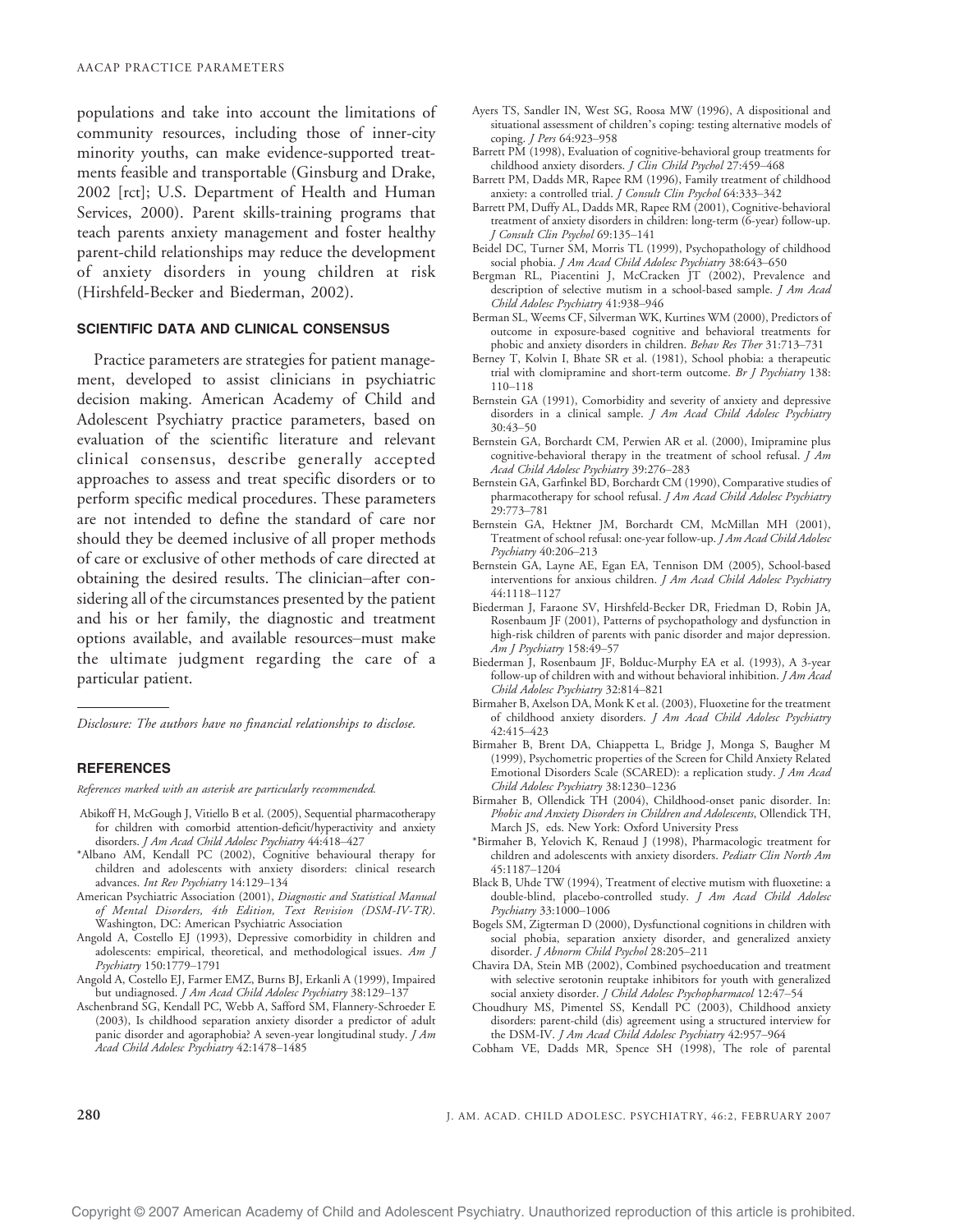anxiety in the treatment of childhood anxiety. J Consult Clin Psychol 66:893-905

- \*Compton SN, March JS, Brent D, Albano AM, Weersing VR, Curry J (2004), Cognitive-behavioral psychotherapy for anxiety and depressive disorders in children and adolescents: an evidence-based medicine review. J Am Acad Child Adolesc Psychiatry 43:930-959
- Connolly S, Simpson D, Petty C, eds. (2006), Anxiety Disorders, Collins C, ed. New York: Chelsea House
- Costello EJ, Egger HL, Angold A (2004), Developmental epidemiology of anxiety disorders. In: Phobic and Anxiety Disorders in Children and Adolescents, Ollendick TH, March JS, eds. New York: Oxford University Press
- Crawford AM, Manassis K (2001), Familial predictors of treatment outcome in childhood anxiety disorders. J Am Acad Child Adolesc Psychiatry 40:1182-1189
- Dadds MR, Holland DE, Laurens KP, Mullins M, Barrett PM, Spence SH (1999), Early intervention and prevention of anxiety disorders in children: results at two-year follow-up. J Consult Clin Psychol 67:145-150
- \*Dadds MR, Roth JH (2001), Family processes in the development of anxiety problems. In: The Developmental Psychopathology of Anxiety, Vasey MW, Dadds MR, eds. New York: Oxford University Press
- Dadds MR, Spence SH, Holland D, Barrett PM, Kaurens K (1997), Early intervention and prevention of anxiety disorders: a controlled trial. J Consult Clin Psychol 65:627-635
- Diamond I, Tannock R, Schachar R (1999), Response to methylphenidate in children with ADHD and comorbid anxiety. J Am Acad Child Adolesc Psychiatry 38:402-409
- Dierker LC, Albano AM, Clarke GN et al. (2001), Screening for anxiety and depression in early adolescence. J Am Acad Child Adolesc Psychiatry 40:929-936
- Eley TC (2001), Contributions of behavioral genetics research: quantifying genetic, shared environmental and nonshared environmental influences. In: The Developmental Psychopathology of Anxiety, Vasey MW, Dadds MR, eds. New York: Oxford University Press
- Flannery-Schroeder EC, Kendall PC (2000), Group and individual cognitive-behavioral treatments for youth with anxiety disorders: a randomized clinical trial. Cogn Ther Res 24:251-278
- Geller DA, Biederman J, Stewart SE et al. (2003), Which SSRI? A metaanalysis of pharmacotherapy trials in pediatric obsessive-compulsive disorder. Am J Psychiatry 160:1919-1928
- Ginsburg GS, Drake KL (2002), School-based treatment for anxious African-American adolescents: a controlled pilot study. *J Am Acad Child* Adolesc Psychiatry 41:768-775
- Ginsburg GS, Schlossberg MC (2002), Family-based treatment of childhood anxiety disorders. Int Rev Psychiatry 14:143-154
- Gittelman-Klein R, Klein DF (1971), Controlled imipramine treatment of school phobia. Arch Gen Psychiatry 25:204-207
- Graae F, Milner J, Rizzotto L, Klein RG (1994), Clonazepam in childhood anxiety disorders. J Am Acad Child Adolesc Psychiatry 33:372-376
- Goldberger M (1995), Enactment and play following medical trauma. Psychoanal Study Child 50:252-271
- Hirshfeld DR, Biederman J, Brody L, Faraone SV, Rosenbaum JR (1997), Associations between expressed emotion and child behavioral inhibition and psychopathology: a pilot study. J Am Acad Child Adolesc Psychiatry 36:205-213
- \*Hirshfeld-Becker DR, Biederman J (2002), Rationale and principles for early interventions with young children at risk for anxiety disorders. Clin Child Fam Psychol Rev 5:161-172
- Ialongo N, Edelsohn G, Werthamer-Larsson L, Crockett L, Kellam S (1995), The significance of self-reported anxious symptoms in first grade children: prediction to anxious symptoms and adaptive functioning in fifth grade. J Child Psychol Psychiatry 36:427-437
- Kagan J, Snidman N (1999), Early childhood predictors of adult anxiety disorders. Biol Psychiatry 46:1536-1541
- \*Kendall PC (1990), Coping Cat Workbook. Ardmore, PA: Workbook Publishing
- Kendall PC (1994), Treating anxiety disorders in children: results of a randomized clinical trial. J Consult Clin Psychol 62:100-110
- Kendall PC, Brady EU, Verduin TL (2001), Comorbidity in childhood anxiety disorders and treatment outcome. J Am Acad Child Adolesc Psychiatry 40:787-794
- Kendall PC, Flannery-Schroeder EC (1998), Methodological issues in treatment research for anxiety disorders in youth. *J Abnorm Child Psychol*  $26:27 - 38$
- Kendall PC, Flannery-Schroeder E, Panichelli-Mindel SM, Southam-Gerow M, Henin A, Warman M (1997), Therapy for youths with anxiety disorders: a second randomized clinical trial. J Consult Clin Psychol 65:366-380
- Kendall PC, Safford S, Flannery-Schroeder E, Webb A (2004), Child anxiety treatment: outcomes in adolescence and impact on substance use and depression at 7.4-year follow-up. *J Consult Clin Psychol* 72:276-287
- Kendall PC, Southam-Gerow MA (1996), Long-term follow-up of cognitive-behavioral therapy for anxiety disordered youth. *J Consult* Clin Psychol 64:724-730
- King NJ, Tonge BJ, Heyne D et al. (1998), Cognitive-behavioral treatment of school-refusing children: a controlled evaluation. J Am Acad Child Adolesc Psychiatry 37:395-403
- Klein RG, Koplewicz HS, Kanner A (1992), Imipramine treatment in children with separation anxiety disorder. J Am Acad Child Adolesc  $P<sub>svchi</sub>atry 31:21–28$
- \*Labellarte MJ, Ginsburg GS, Walkup JT, Riddle MA (1999), The treatment of anxiety disorders in children and adolescents. Biol Psychiatry 46:1567-1578
- \*Langley AK, Bergman RL, Piacentini JC (2002), Assessment of childhood anxiety. Int Rev Psychiatry 14:102-113
- Last CG, Hansen C, Franco N (1998), Cognitive-behavioral treatment of school phobia. J Am Acad Child Adolesc Psychiatry 37:404-411
- Last CG, Perrin S, Hersen M, Kazdin AE (1996), A prospective study of childhood anxiety disorders. J Am Acad Child Adolesc Psychiatry 35:1502-1510
- Layne AE, Bernstein G (2003), Anxiety symptoms in children: age and gender differences and teacher awareness. Presented at the 50th Annual Meeting of the American Academy of Child and Adolescent Psychiatry, Miami, October 14-19
- Layne AE, Bernstein GA, Egan EA, Kushner MG (2003), Predictors of treatment response in anxious-depressed adolescents with school refusal. J Am Acad Child Adolesc Psychiatry 42:319-326
- Lewinsohn PM, Zinbarg R, Seeley JR, Lewinsohn M, Sack WH (1997), Lifetime comorbidity among anxiety disorders and between anxiety disorders and other mental disorders in adolescents. J Anxiety Disord 11:377-394
- Lis A, Zennaro A, Mazzeschi C (2001), Child and adolescent empirical psychotherapy research: a review focused on cognitive-behavioral and psychodynamic-informed psychotherapy. Eur Psychol 6:36-64
- Manassis K (1996), Keys to Parenting Your Anxious Child, Hauppauge, NY: Barron's Educational Series
- Manassis K (2000), Childhood anxiety disorders: lessons from the literature. Can J Psychiatry 45:724-730
- Manassis K, Bradley S, Goldberg S, Hood J, Swinson RP (1994), Attachment in mothers with anxiety disorders and their children. *J Am* Acad Child Adolesc Psychiatry 33:1106-1113
- Manassis K, Hood J (1998), Individual and familial predictors of impairment in childhood anxiety disorders. J Am Acad Child Adolesc Psychiatry 37:428–434
- Manassis K, Mendlowitz SL, Scapillato D et al. (2002), Group and individual cognitive-behavioral therapy for childhood anxiety disorders: a randomized trial. J Am Acad Child Adolesc Psychiatry 41:1423-1430
- Manassis K, Menna R (1999), Depression in anxious children: possible factors in comorbidity. Depress Anxiety 10:18-24
- \*Manassis K, Monga S (2001), A therapeutic approach to children and adolescents with anxiety disorders and associated comorbid conditions. J Am Acad Child Adolesc Psychiatry 40:115-117
- \*March JS (2002), Combining medication and psychosocial treatments: an evidence-based medicine approach. Int Rev Psychiatry 14:155-163
- March JS, Parker JD, Sullivan K, Stallings P, Conners CK (1997), The Multidimensional Anxiety Scale for Children (MASC): factor

J. AM. ACAD. CHILD ADOLESC. PSYCHIATRY, 46:2, FEBRUARY 2007 281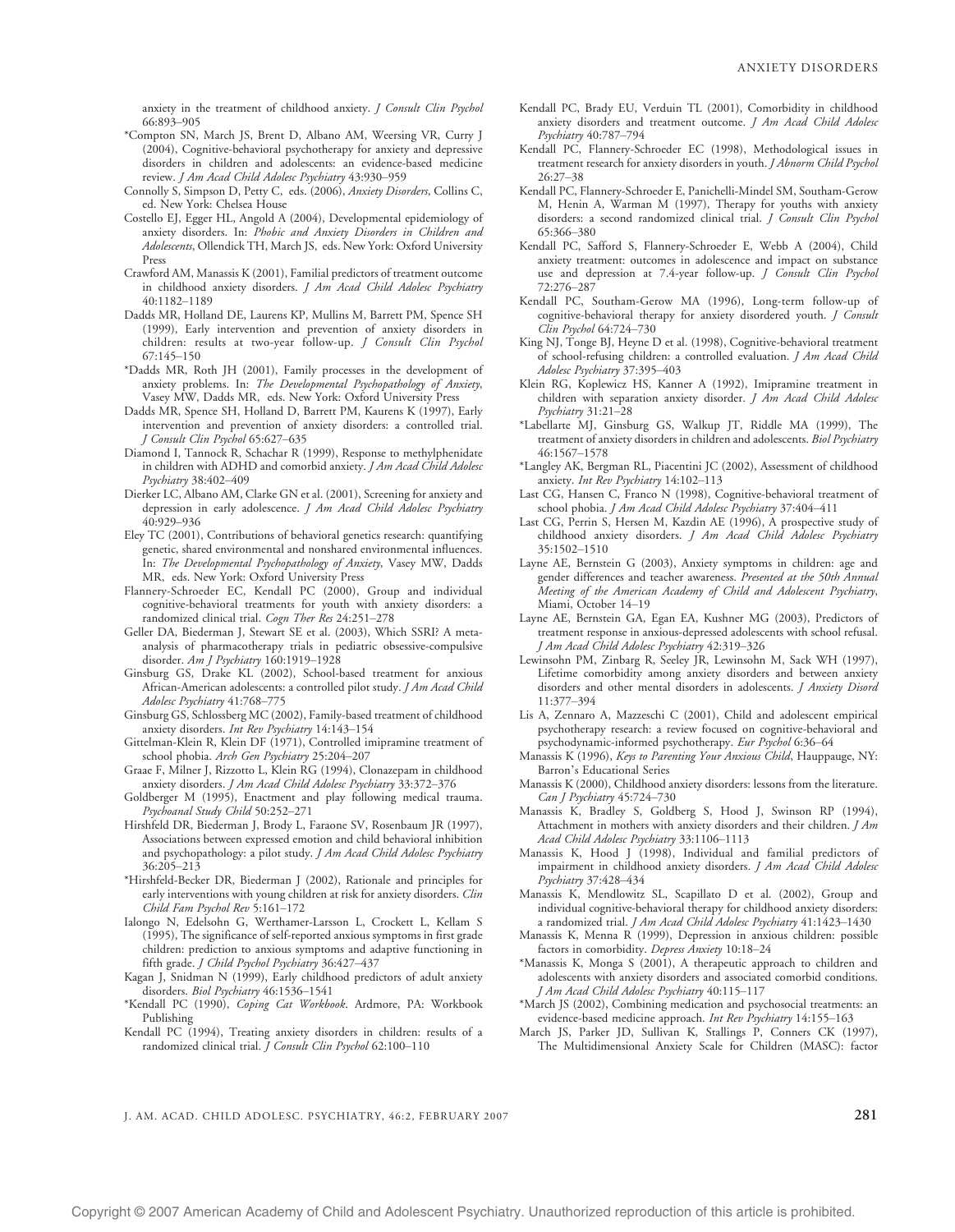structure, reliability, and validity. J Am Acad Child Adolesc Psychiatry 36:554-565

- March JS, Swanson JM, Arnold LE et al. (2000), Anxiety as a predictor and outcome variable in the multimodal treatment study of children with ADHD (MTA). J Abnorm Child Psychol 28:527-541
- Masi G, Mucci M, Favilla L, Romano R, Poli P (1999), Symptomatology and comorbidity of generalized anxiety disorder in children and adolescents. Compr Psychiatry 40:210-215
- Masi G, Toni C, Mucci M, Millepiedi S, Mata B, Perugi G (2001), Paroxetine in child and adolescent outpatients with panic disorder. J Child Adolesc Psychopharmacol 11:151-157
- McGehee R (2005), Child psychoanalysis and obsessive-compulsive symptoms: the treatment of a ten-year-old boy. *J Am Psychoanal Assoc* 53:213-237
- Mendlowitz SL, Manassis K, Bradley S, Scapillato D, Miezitis S, Shaw BF (1999), Cognitive-behavioral group treatments in childhood anxiety disorders: the role of parental involvement. J Am Acad Child Adolesc Psychiatry 38:1223-1229
- Merikangas KR, Avenevoli S, Dierker L, Grillon C (1999), Vulnerability factors among children at risk for anxiety disorders. Biol Psychiatry 46:1523-1535
- Messer SC, Beidel DC (1994), Psychosocial correlates of childhood anxiety disorders. J Am Acad Child Adolesc Psychiatry 33:975-983
- Milrod B, Busch F, Shapiro T, Leon AC, Aronson A (2005), A pilot study of psychodynamic psychotherapy for 18-21 year old patients with panic disorder. Ann Am Soc Adolesc Psychiatry 29:289-314
- MTA Cooperative Group (2001), ADHD comorbidity findings from the MTA study: comparing comorbid subgroups. J Am Acad Child Adolesc Psychiatry 40:147-158
- Muratori F, Picchi L, Bruni G, Patarnello M, Romagnoli G (2003), A twoyear follow-up of psychodynamic psychotherapy for internalizing disorders in children. *J Am Acad Child Adolesc Psychiatry* 42:331–339
- Muris P, Mayer B, Bartelds E, Tierney S, Bogie N (2001), The revised version of the Screen for Child Anxiety Related Emotional Disorders (SCARED-R): treatment sensitivity in an early intervention trial for childhood anxiety disorders. Br J Clin Psychol 40:323-336
- Muris P, Meesters C, Merckelbach H, Sermon A, Zwakhalen S (1998), Worry in normal children. J Am Acad Child Adolesc Psychiatry 37:703-710
- Muris P, Merckelbach H, Ollendick T, King N, Bogie N (2002), Three traditional and three new childhood anxiety questionnaires: their reliability and validity in a normal adolescent sample. Behav Res Ther  $40.753 - 772$
- Muris P, Steerneman P, Merckelbach H, Meesters C (1996), The role of parental fearfulness and modeling in children's fear. Behav Res Ther 34:265-268
- \*Myers K, Winters NC (2002), Ten-year review of rating scales: II. Scales for internalizing disorders. J Am Acad Child Adolesc Psychiatry 41: 634-659
- National Institutes of Health Clinical Trials (2003), Available at http:// www.clinicaltrials.gov. Accessed February 2003
- Novick KK (1974), Issues in the analysis of a preschool girl. Psychoanal Study Child 29:319-340
- Ollendick TH (1995), Cognitive-behavioral treatment of panic disorder with agoraphobia in adolescents: a multiple baseline design analysis. Behav Ther 26:517-531
- Ollendick TH, King NJ (1998), Empirically supported treatments for children with phobic and anxiety disorders: current status. J Clin Child Psychol 27:156-167
- \*Ollendick TH, March J (2004), Integrated psychosocial and pharmacological treatment. In: Phobic and Anxiety Disorders in Children and Adolescents, Ollendick TH, March JS, eds. New York: Oxford University Press
- \*Pine DS (2002), Treating children and adolescents with selective serotonin reuptake inhibitors: how long is appropriate? J Child Adolesc Psychopharmacol 12:189-203
- Pine DS, Cohen P, Gurley D, Brook J, Ma Y (1998), The risk for earlyadulthood anxiety and depressive disorders in adolescents with anxiety and depressive disorders. Arch Gen Psychiatry 55:56-64
- Rapee RM (1997), Potential role of childrearing practices in the development of anxiety and depression. Clin Psychol Rev 17:47-67
- Rapee RM, Spence SH, Cobham V, Wignall A (2000), Helping Your Anxious Child. Oakland, CA: New Harbinger
- Renaud J, Birmaher B, Wassick SC, Bridge J (1999), Use of selective serotonin reuptake inhibitors for the treatment of childhood panic disorder: a pilot study. J Child Adolesc Psychopharmacol 9:73-83
- \*Research Units on Pediatric Psychopharmacology Anxiety Study Group (RUPP) (2001), Fluvoxamine for the treatment of anxiety disorders in children and adolescents. N Engl J Med 344:1279-1285
- Research Units on Pediatric Psychopharmacology Anxiety Study Group (RUPP) (2003), Searching for moderators and mediators of pharmacological treatment effects in children and adolescents with anxiety disorders. J Am Acad Child Adolesc Psychiatry 42:13-21
- Riddle M, Bernstein GA, Cook E et al. (1999), Anxiolytics, adrenergic agents, and naltrexone. J Am Acad Child Adolesc Psychiatry 38:546-556
- Rynn M, Kunz N, Lamm L, Nicolacopoulos E, Jenkins L (2002), Venlafaxine XR for treatment of GAD in children and adolescents. Presented at the 49th Annual Meeting of the American Academy of Child and Adolescent Psychiatry, San Francisco, October 22-27
- Rynn MA, Siqueland L, Rickels K (2001), Placebo-controlled trial of sertraline in the treatment of children with generalized anxiety disorder. Am I Psychiatry 158:2008-2014
- Salazar DE, Frackiewicz EJ, Dockens R et al. (2001), Pharmacokinetics and tolerability of buspirone during oral administration to children and adolescents with anxiety disorder and normal healthy adults. *J Clin* Pharmacol 41:1351-1358
- Schuckit MA, Hesselbrock V (1994), Alcohol dependence and anxiety disorders: what is the relationship? Am J Psychiatry 151: 1723-1734
- \*Silverman W, Albano AM (1996), Manual for the Anxiety Disorders Interview Schedule for DSM-IV: Child and Parent Versions. San Antonio, TX: The Psychological Corporation
- Silverman WK, Kurtines WM, Ginsburg GS, Weems CF, Lumpkin PW, Carmichael DH (1999a), Treating anxiety disorders in children with group cognitive-behavioral therapy: a randomized clinical trial. *J Consult*  $Clin$  Psychol 67:995-1003
- Silverman WK, Kurtines WM, Ginsburg GS, Weems CF, Rabian B, Serafini LT (1999b), Contingency management, self-control, and education support in treatment of childhood anxiety disorders: a randomized controlled trial. J Consult Clin Psychol 67:675-687
- Silverman WK, Ollendick TH (2005), Evidence-based assessment of anxiety and its disorders in children and adolescents. J Clin Child Adolesc Psychol 34:380-411
- Simeon JG, Ferguson HB, Knott V et al. (1992), Clinical, cognitive, and neurophysiological effects of alprazolam in children and adolescents with overanxious and avoidant disorders. J Am Acad Child Adolesc Psychiatry  $31:29 - 33$
- Siqueland L, Kendall PC, Steinberg L (1996), Anxiety in children: perceived family environments and observed family interaction. J Clin Psychol 25:225-237
- Southam-Gerow MA, Kendall PC, Weersing VR (2001), Examining outcome variability: correlates of treatment response in a child and adolescent clinic. J Clin Child Psychol 30:422-436
- \*Spence SH (2001), Prevention strategies. In: The Developmental Psychopathology of Anxiety, Vasey MW, Dadds MR, eds. New York: Oxford University Press
- Spence SH, Donovan C, Brechman-Toussaint M (1999), Social skills, social outcomes and cognitive features of childhood social phobia. *J Abnorm*  $P<sub>svchol</sub> 108:211–221$
- Spence SH, Donovan C, Brechman-Toussaint M (2000), The treatment of childhood social phobia: the effectiveness of a social skills training-based, cognitive-behavioural intervention, with and without parental involvement. J Child Psychol Psychiatry 41:713-726
- Spence SH, Rapee R, McDonald C, Ingram M (2001), The structure of anxiety symptoms among preschoolers. Behav Res Ther 39:1293-1316
- Target M, Fonagy P (1994), Efficacy of psychoanalysis for children with emotional disorders. J Am Acad Child Adolesc Psychiatry 33: 361-371

282 J. AM. ACAD. CHILD ADOLESC. PSYCHIATRY, 46:2, FEBRUARY 2007